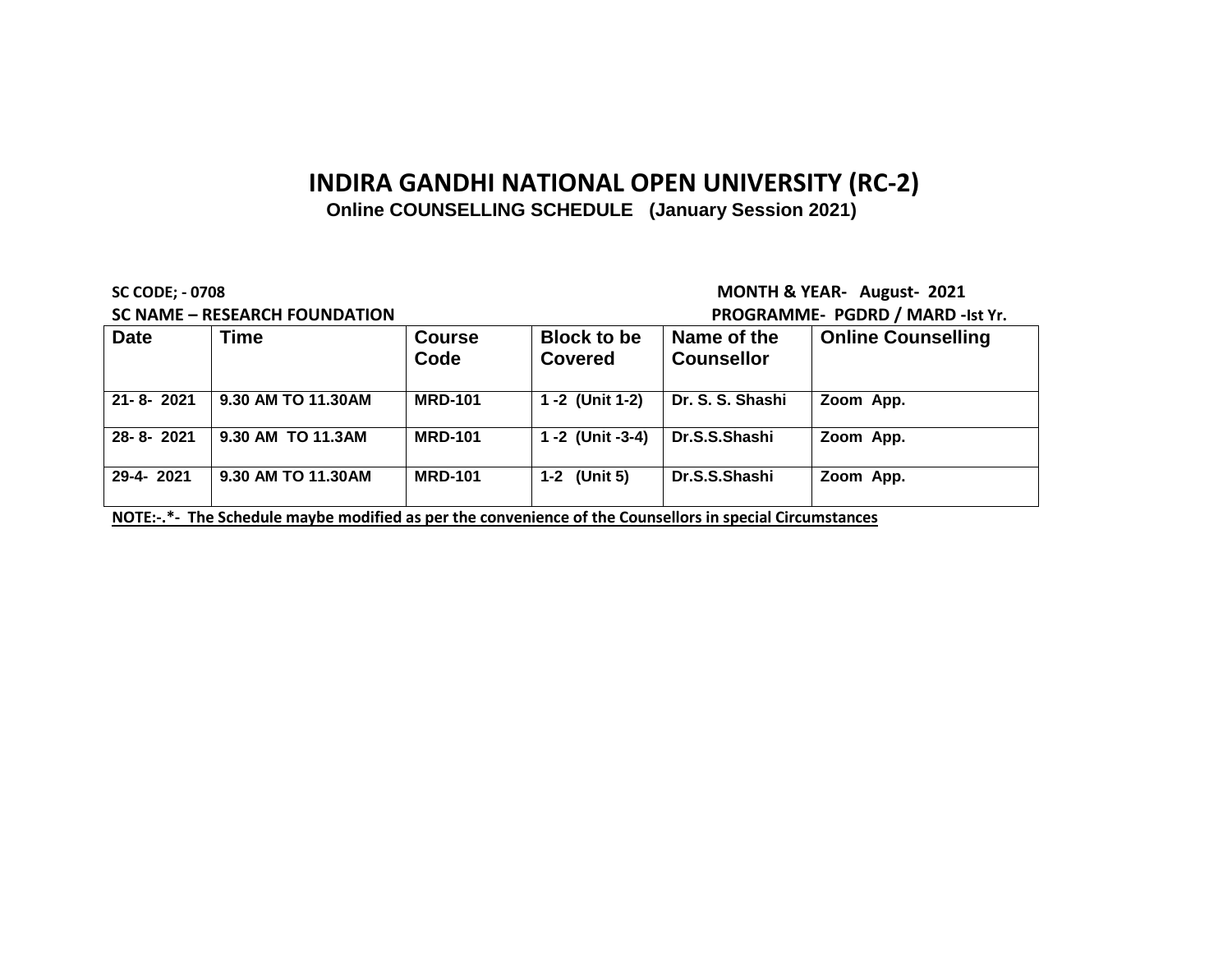#### **SC CODE; - 0708 MONTH & YEAR- September - 2021 SC NAME – RESEARCH FOUNDATION PROGRAMME- PGDRD/ MARD -Ist Yr.**

| Date & Day | Time                                        | <b>Course Code</b> | <b>Block to be</b><br><b>Covered</b> | Name of the<br><b>Counsellor</b>                   | <b>Online</b><br><b>Counselling</b> |
|------------|---------------------------------------------|--------------------|--------------------------------------|----------------------------------------------------|-------------------------------------|
| 4-9-2021   | 9.00 AM TO 11.00 AM                         | <b>MRD-101</b>     | 1 -2 (Unit -6)                       | Dr. S. S. Shashi                                   | Zoom App.                           |
| 4-9-2021   | 11.00 AM TO 1.00PM                          | <b>MRD-102</b>     | (Unit 1-2)<br>$1 - 2$                | Dr. S. S. Shashi                                   | Zoom App.                           |
| 5-9-2021   | 9.00 AM TO 11.00AM                          | <b>MRD-101</b>     | (Unit 1-2)<br>$3 - 4$                | Dr. S. S. Shashi                                   | Zoom App.                           |
| 5-9-2021   | 11.00 AM TO 1.00PM                          | <b>MRD-102</b>     | $1 - 2$<br>(Unit 3-4)                | Dr. S. S. Shashi                                   | Zoom App.                           |
| 11-9-2021  | 9.00 AM TO 11.00AM                          | <b>MRD-101</b>     | (Unit 3-4)<br>$3 - 4$                | Dr. S. S. Shashi                                   | Zoom App.                           |
| 11-9-2021  | 11.00 AM TO 1.00PM                          | <b>MRD-102</b>     | (Unit 5)<br>$1 - 2$                  | Dr. S. S. Shashi                                   | Zoom App.                           |
| 12-9-2021  | 9.00 AM TO 11.00AM                          | <b>MRD-101</b>     | (Unit 5)<br>$3 - 4$                  | Dr. S. S. Shashi                                   | Zoom App                            |
| 12-9-2021  | 11.00 AM TO 1.00PM                          | <b>MRD-102</b>     | (Unit 6)<br>$1 - 2$                  | Dr. S. S. Shashi                                   | Zoom App.                           |
| 18-9-2021  | 9.00 AM TO 11.00AM                          | <b>MRD-101</b>     | 3 -4 (Unit -6)ASS                    | Dr. S. S. Shashi                                   | Zoom App.                           |
| 18-9-2021  | 11.00 AM TO 1.00PM                          | <b>MRD-102</b>     | (Unit 1-2)<br>$3 - 4$                | Dr. S. S. Shashi                                   | Zoom App.                           |
| 19-9-2021  | 9.00 AM TO 11.00 AM                         | <b>MRD-103</b>     | (Unit 1-2)<br>$1 - 2$                | Dr. S. S. Shashi                                   | Zoom App.                           |
| 19-9-2021  | 11.00 AM TO 1.00PM                          | <b>MRD-102</b>     | (Unit 3-4)<br>$3 - 4$                | Dr. S. S. Shashi                                   | Zoom App.                           |
| 25-9-2021  | 9.00 AM TO 11.00AM                          | <b>MRD-103</b>     | 1-2 (Unit 3-4)                       | Dr. S. S. Shashi                                   | Zoom App.                           |
| 25-9-2021  | 11.00 AM TO 1.00PM                          | <b>MRD-102</b>     | 3-4 (Unit 5)                         | Dr. S. S. Shashi                                   | Zoom App.                           |
| 26-9-2021  | 9.00 AM TO 11.00 AM                         | <b>MRD-103</b>     | 1-2 (Unit 5-)                        | Dr. S. S. Shashi                                   | Zoom App.                           |
| 26-9-2021  | 11.00 AM TO 1.00PM                          | <b>MRD-102</b>     | 3-4 (Unit -6)ASS                     | Dr. S. S. Shashi                                   | Zoom App.                           |
| $NOTF.$ *  | The Cehedule meube medified es nouthe semic |                    |                                      | stanaa af tha Carmaallana in anaatal Cinarmatanaaa |                                     |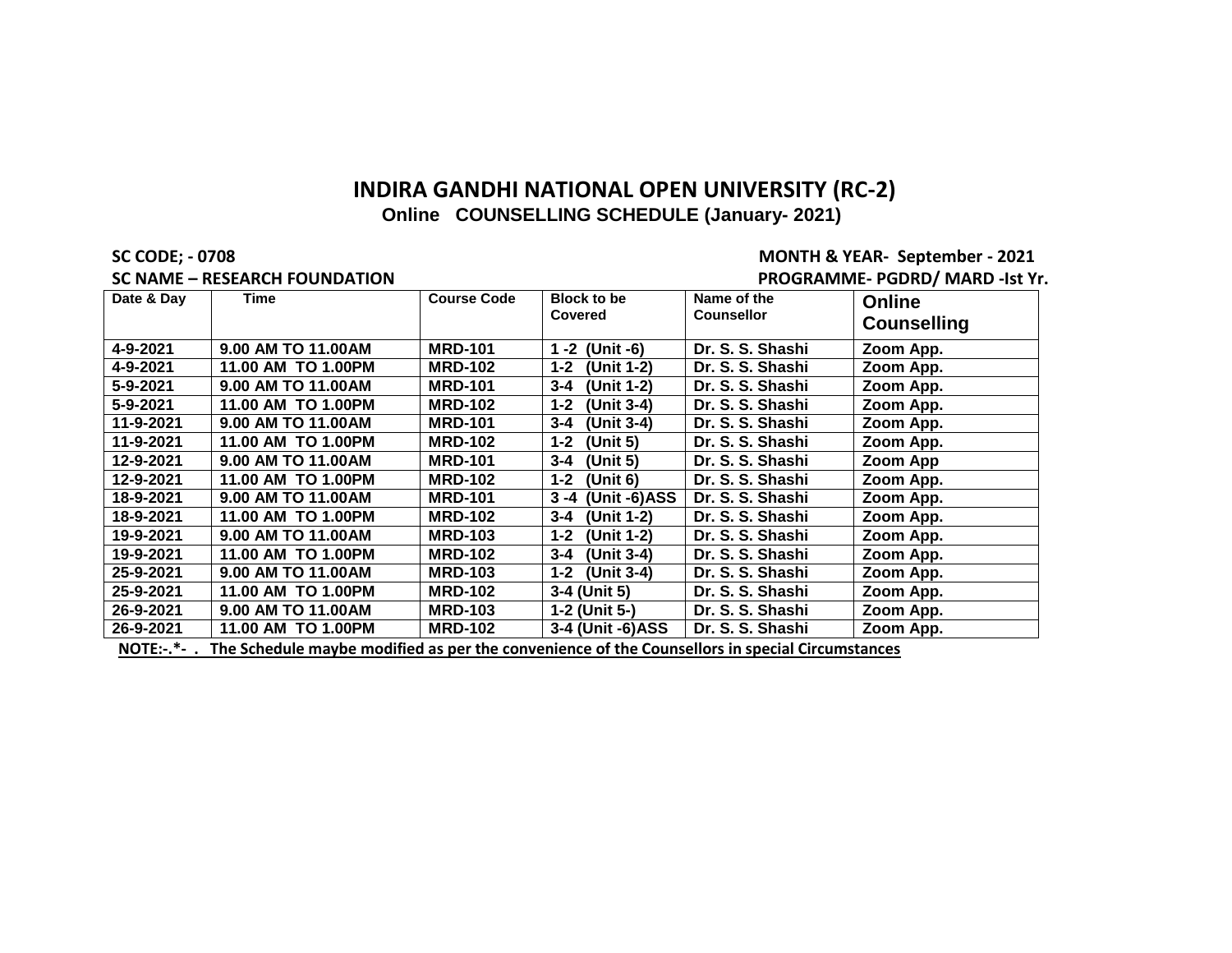#### **SC NAME – RESEARCH FOUNDATION PROGRAMME- PGDRD/ MARD -Ist Yr.**

**SC CODE; - 0708 MONTH & YEAR- October - 2021**

| Date & Dav | <b>Time</b>                                                                                              | <b>Course Code</b> | <b>Block to be Covered</b> | Name of the       |                    |
|------------|----------------------------------------------------------------------------------------------------------|--------------------|----------------------------|-------------------|--------------------|
|            |                                                                                                          |                    |                            | <b>Counsellor</b> | <b>Online</b>      |
|            |                                                                                                          |                    |                            |                   | <b>Counselling</b> |
| 3-10-2021  | 9.00 AM TO 11.00 AM                                                                                      | <b>MRD-103</b>     | 1 -2 (Unit -6)             | Dr.S.S.Shashi     | Zoom App.          |
| 3-10-2021  | 11.00 AM TO 1.00PM                                                                                       | <b>MRD-004</b>     | 1-2 (Unit 1-2)             | Dr.S.S.Shashi     | Zoom App.          |
| 9-10-2021  | 9.00 AM TO 11.00 AM                                                                                      | <b>MRD-103</b>     | 3-4 (Unit 1-2)             | Dr.S.S.Shashi     | Zoom App.          |
| 9-10-2021  | 11.00 AM TO 1.00PM                                                                                       | <b>MRD-004</b>     | 1-2 (Unit 3-4)             | Dr.S.S.Shashi     | Zoom App.          |
| 10-10-2021 | 9.00 AM TO 11.00 AM                                                                                      | <b>MRD-103</b>     | 3-4 (Unit 3-4)             | Dr.S.S.Shashi     | Zoom App.          |
| 10-10-2021 | 11.00 AM TO 1.00PM                                                                                       | <b>MRD-004</b>     | 1-2 (Unit 5)               | Dr.S.S.Shashi     | Zoom App.          |
| 16-10-2021 | 9.00 AM TO 11.00AM                                                                                       | <b>MRD-103</b>     | 3-4 (Unit 5)               | Dr.S.S.Shashi     | Zoom App           |
| 16-10-2021 | 11.00 AM TO 1.00PM                                                                                       | <b>MRD-004</b>     | 1-2 (Unit 6)               | Dr.S.S.Shashi     | Zoom App.          |
| 17-10-2021 | 9.00 AM TO 11.00 AM                                                                                      | <b>MRD-103</b>     | 3-4 (Unit -6) ASS          | Dr.S.S.Shashi     | Zoom App.          |
| 17-10-2021 | 11.00 AM TO 1.00PM                                                                                       | <b>MRD-004</b>     | 3-4 (Unit 1-2)             | Dr.S.S.Shashi     | Zoom App.          |
| 23-10-2021 | 9.00 AM TO 11.00 AM                                                                                      | <b>MRD-004</b>     | 3-4 (Unit 3-4)             | Dr.S.S.Shashi     | Zoom App.          |
| 24-10-2021 | 9.00 AM TO 11.00 AM                                                                                      | <b>MRD-004</b>     | 3-4 (Unit 5)               | Dr.S.S.Shashi     | Zoom App.          |
| 30-10-2021 | 9.00 AM TO 11.00 AM                                                                                      | <b>MRD-004</b>     | 3-4 (Unit 6) Ass           | Dr.S.S.Shashi     | Zoom App.          |
|            | NOTE:-.*- The Schedule maybe modified as per the convenience of the Counsellors in special Circumstances |                    |                            |                   |                    |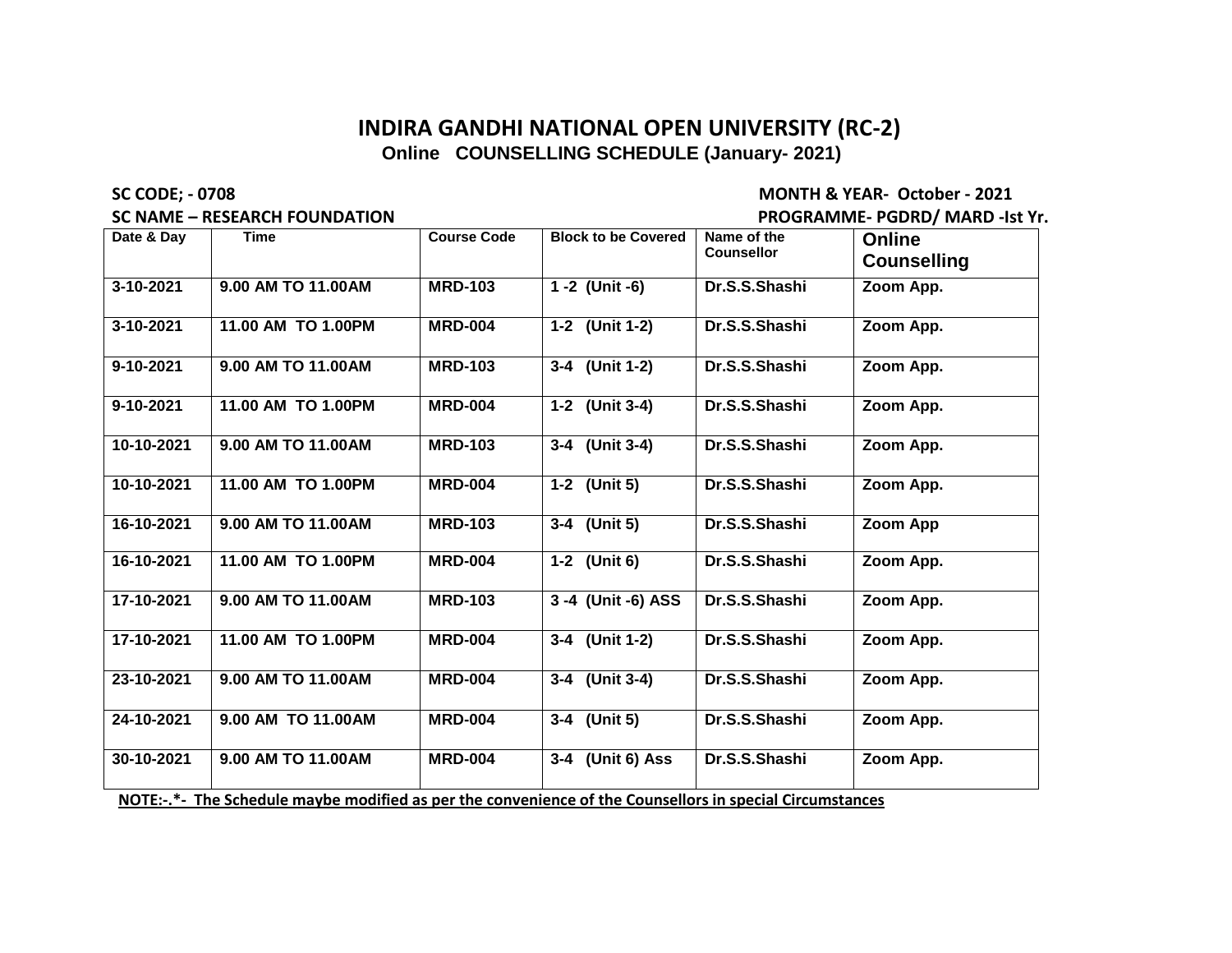**Online COUNSELLING SCHEDULE (January-2021)** 

**SC CODE; - 0708 MONTH & YEAR-August-2021 SC NAME – RESEARCH FOUNDATION PROGRAMME- MEG IInd yr.**

| Date & Day | <b>Time</b>        | <b>Course Code</b> | <b>Block to</b><br>be<br><b>Covered</b> | Name of the<br><b>Counsellor</b> | <b>Online Counselling</b> |
|------------|--------------------|--------------------|-----------------------------------------|----------------------------------|---------------------------|
| 21-8-2021  | 12.00PM To 2.00 PM | <b>MEG-11</b>      |                                         | Dr. S.K.Mishra                   | Zoom App.                 |
| 21-8-2021  | 2.00PM To 4.00 PM  | MEG-5              |                                         | Dr. S.K.Mishra                   | Zoom App.                 |
| 21-8-2021  | 4.00 PM To 6.00 PM | MEG-7              |                                         | Dr. Mukuta                       | Zoom App.                 |
| 28-8-2021  | 12.00PM To 2.00 PM | <b>MEG-11</b>      | $\overline{2}$                          | Dr. S.K.Mishra                   | Zoom App.                 |
| 28-8-2021  | 2.00PM To 4.00 PM  | MEG-5              | $\overline{2}$                          | Dr. S.K.Mishra                   | Zoom App.                 |
| 28-8-2021  | 4.00 PM To 6.00 PM | MEG-7              | $\overline{2}$                          | Dr. Mukuta                       | Zoom App                  |
| 29-8-2021  | 12.00PM To 2.00 PM | <b>MEG-11</b>      | 3                                       | Dr. S.K.Mishra                   | Zoom App.                 |
| 29-8-2021  | 2.00PM To 4.00 PM  | MEG-5              | 3                                       | Dr. S.K.Mishra                   | Zoom App.                 |
| 29-8-2021  | 4.00 PM To 6.00 PM | MEG-7              | 3                                       | Dr. Mukuta                       | Zoom App                  |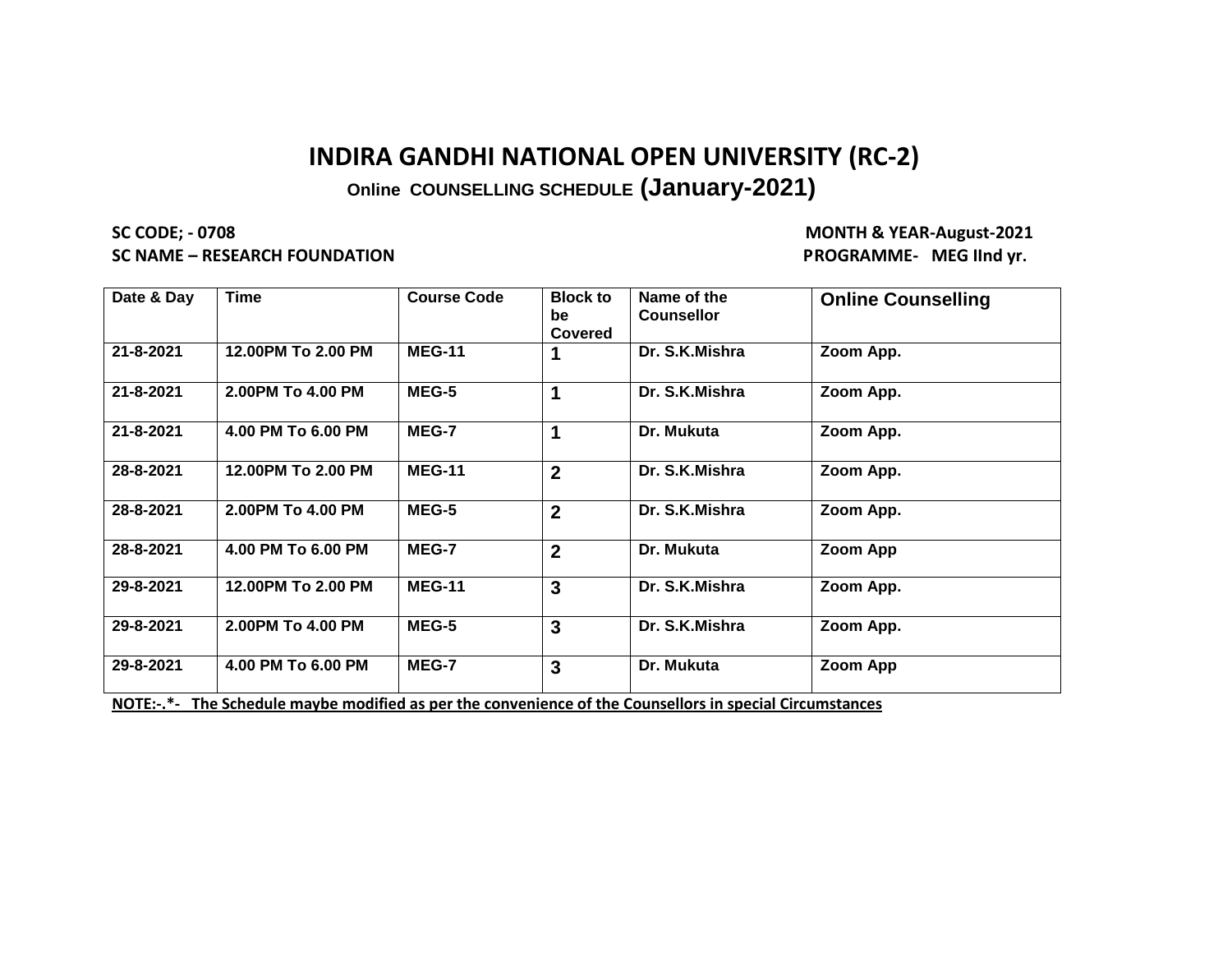**Online COUNSELLING SCHEDULE (January-2021)** 

**SC CODE; - 0708 MONTH & YEAR- September-2021 SC NAME – RESEARCH FOUNDATION PROGRAMME- MEG IInd yr.**

|            | 3C IVAIVIE – NESEANCH FOUNDATION |                    |                                  |                                  | <b>FRUGRAMINIC</b> - IVIEG IIIIU VI. |
|------------|----------------------------------|--------------------|----------------------------------|----------------------------------|--------------------------------------|
| Date & Day | <b>Time</b>                      | <b>Course Code</b> | <b>Block to</b><br>be<br>Covered | Name of the<br><b>Counsellor</b> | <b>Online Counselling</b>            |
| 4-9-2021   | 2.00PM To 4.00 PM                | MEG-5              | 4                                | Dr. S.K.Mishra                   | Zoom App.                            |
| 4-9-2021   | 4.00 PM To 6.00 PM               | MEG-7              | 4                                | Dr. Mukuta                       | Zoom App.                            |
| 5-9-2021   | 2.00PM To 4.00 PM                | MEG-5              | 5                                | Dr. S.K.Mishra                   | Zoom App.                            |
| 5-9-2021   | 4.00 PM To 6.00 PM               | MEG-7              | 5                                | Dr. Mukuta                       | Zoom App.                            |
| 11-9-2021  | 2.00PM To 4.00 PM                | MEG-5              | $6\phantom{1}6$                  | Dr. S.K.Mishra                   | Zoom App.                            |
| 11-9-2021  | 4.00 PM To 6.00 PM               | MEG-7              | 6                                | Dr. Mukuta                       | Zoom App.                            |
| 12-9-2021  | 2.00PM To 4.00 PM                | MEG-5              | $\overline{7}$                   | Dr. S.K.Mishra                   | Zoom App.                            |
| 12-9-2021  | 4.00 PM To 6.00 PM               | MEG-7              | $\overline{7}$                   | Dr. Mukuta                       | Zoom App.                            |
| 18-9-2021  | 2.00PM To 4.00 PM                | MEG-5              | 8                                | Dr. S.K.Mishra                   | Zoom App.                            |
| 18-9-2021  | 4.00 PM To 6.00 PM               | MEG-7              | 8                                | Dr. Mukuta                       | Zoom App.                            |
| 19-9-2021  | 2.00PM To 4.00 PM                | MEG-5              | 9                                | Dr. S.K.Mishra                   | Zoom App.                            |
| 19-9-2021  | 4.00 PM To 6.00 PM               | MEG-7              | 9                                | Dr. Mukuta                       | Zoom App.                            |
| 25-9-2021  | 12.00PM To 2.00 PM               | <b>MEG-11</b>      | $\overline{\mathbf{4}}$          | Dr. S.K.Mishra                   | Zoom App.                            |
| 25-9-2021  | 2.00PM To 4.00 PM                | MEG-5              | 10 (Ass.)                        | Dr. S.K.Mishra                   | Zoom App.                            |
| 25-9-2021  | 4.00 PM To 6.00 PM               | MEG-7              | 10 (Ass.)                        | Dr. Mukuta                       | Zoom App.                            |
| 26-9-2021  | 12.00PM To 2.00 PM               | <b>MEG-11</b>      | $5\phantom{.0}$                  | Dr. S.K.Mishra                   | Zoom App.                            |
| 26-9-2021  | 2.00PM To 4.00 PM                | MEG-8*             | $1 - 2$                          | Dr. S.K.Mishra                   | Zoom App.                            |
| 26-9-2021  | 4.00 PM To 6.00 PM               | <b>MEG-10</b>      |                                  | Dr. Mukuta                       | Zoom App.                            |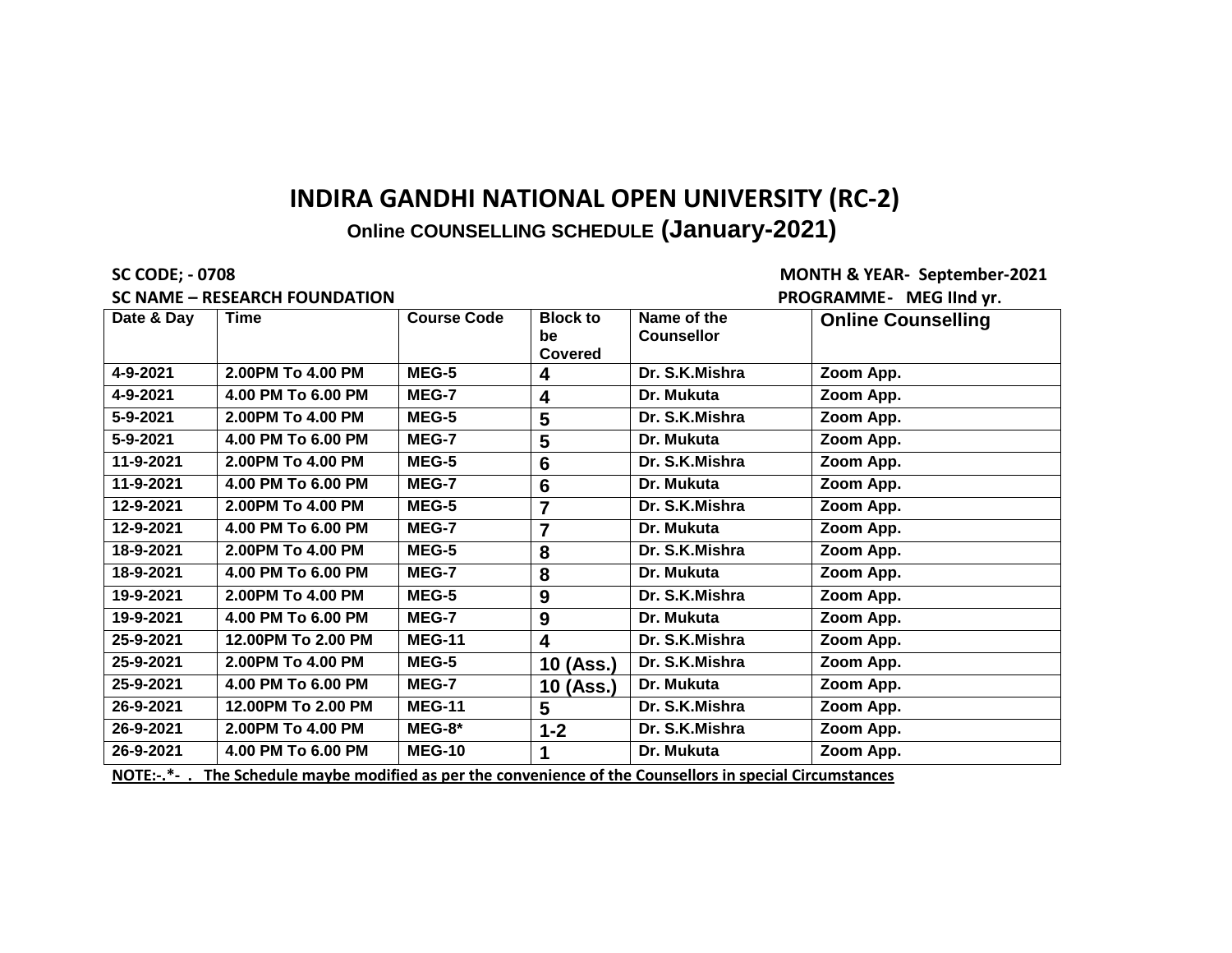**SC CODE; - 0708 MONTH & YEAR- October-2021 SC NAME – RESEARCH FOUNDATION PROGRAMME- MEG IInd yr.** 

| Date & Day | <b>Time</b>        | <b>Course Code</b> | <b>Block to be</b><br><b>Covered</b> | Name of the<br><b>Counsellor</b> | <b>Online Counselling</b> |
|------------|--------------------|--------------------|--------------------------------------|----------------------------------|---------------------------|
| 3-10-2021  | 2.00PM To 4.00 PM  | $MEG-8*$           | $3 - 4$                              | Dr. S.K.Mishra                   | Zoom App.                 |
| 3-10-2021  | 4.00 PM To 6.00 PM | <b>MEG-10</b>      | $\overline{2}$                       | Dr. Mukuta                       | Zoom App.                 |
| 9-10-2021  | 2.00PM To 4.00 PM  | $MEG-8*$           | $5-6$                                | Dr. S.K.Mishra                   | Zoom App.                 |
| 9-10-2021  | 4.00 PM To 6.00 PM | <b>MEG-10</b>      | $\mathbf{3}$                         | Dr. Mukuta                       | Zoom App.                 |
| 10-10-2021 | 2.00PM To 4.00 PM  | $MEG-8*$           | $7 - 8$                              | Dr. S.K.Mishra                   | Zoom App.                 |
| 10-10-2021 | 4.00 PM To 6.00 PM | <b>MEG-10</b>      | 4                                    | Dr. Mukuta                       | Zoom App.                 |
| 16-10-2021 | 2.00PM To 4.00 PM  | $MEG-8*$           | $9-10$ (Ass)                         | Dr. S.K.Mishra                   | Zoom App.                 |
| 16-10-2021 | 4.00 PM To 6.00 PM | <b>MEG-10</b>      | 5                                    | Dr. Mukuta                       | Zoom App.                 |
| 17-10-2021 | 2.00PM To 4.00 PM  | <b>MEG-11</b>      | 6                                    | Dr. S.K.Mishra                   | Zoom App.                 |
| 17-10-2021 | 4.00 PM To 6.00 PM | <b>MEG-10</b>      | 6                                    | Dr. Mukuta                       | Zoom App.                 |
| 23-10-2021 | 2.00PM To 4.00 PM  | <b>MEG-11</b>      | $\overline{7}$                       | Dr. S.K.Mishra                   | Zoom App.                 |
| 23-10-2021 | 4.00 PM To 6.00 PM | <b>MEG-10</b>      | $\overline{7}$                       | Dr. Mukuta                       | Zoom App.                 |
| 24-10-2021 | 2.00PM To 4.00 PM  | <b>MEG-11</b>      | 8                                    | Dr. S.K.Mishra                   | Zoom App.                 |
| 24-10-2021 | 4.00 PM To 6.00 PM | <b>MEG-10</b>      | 8                                    | Dr. Mukuta                       | Zoom App.                 |
| 30-10-2021 | 2.00PM To 4.00 PM  | <b>MEG-11</b>      | 9                                    | Dr. S.K.Mishra                   | Zoom App.                 |
| 30-10-2021 | 4.00 PM To 6.00 PM | <b>MEG-10</b>      | 9                                    | Dr. Mukuta                       | Zoom App.                 |
| 31-10-2021 | 2.00PM To 4.00 PM  | <b>MEG-11</b>      | <b>10 (Ass)</b>                      | Dr. S.K.Mishra                   | Zoom App.                 |
| 31-10-2021 | 4.00 PM To 6.00 PM | <b>MEG-10</b>      | <b>10 (Ass)</b>                      | Dr. Mukuta                       | Zoom App.                 |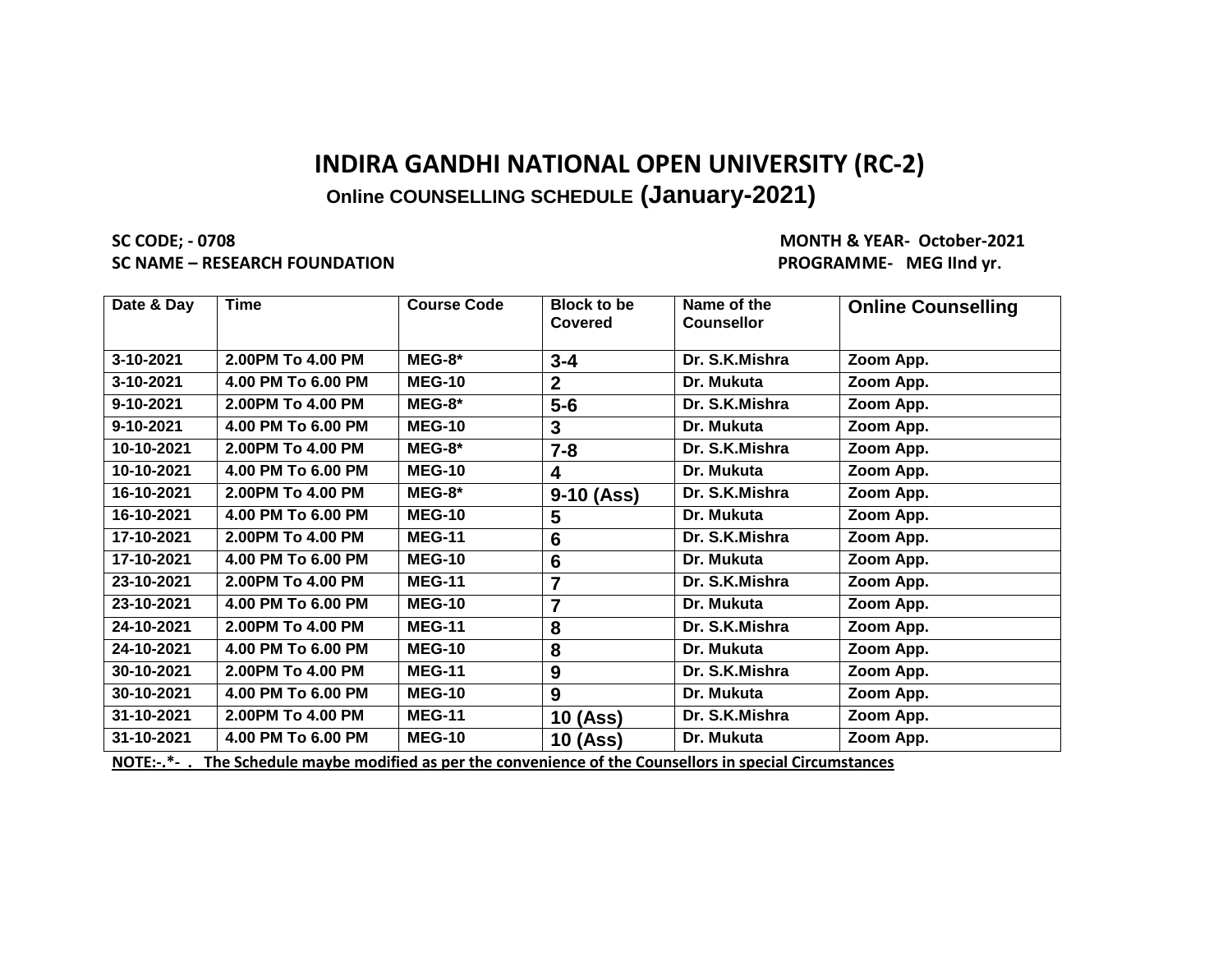#### SC NAME – RESEARCH FOUNDATION **PROGRAMME-** MEG IInd yr.

#### **SC CODE; - 0708 MONTH & YEAR- November -2021**

### **Date & Day Time Course Code Block to be Covered Name of the Counsellor Online Counselling 7-11-2021 4.00 PM To 6.00 PM MEG-14\* 1-2 Dr. Mukuta Zoom App. 13-11-2021 4.00 PM To 6.00 PM MEG-14\* 3-4 Dr. Mukuta Zoom App. 14-11-2021 4.00 PM To 6.00 PM MEG-14\* 5-6 Dr. Mukuta Zoom App. 20-11-2021 4.00 PM To 6.00 PM MEG-14\* 7-8 Dr. Mukuta Zoom App. 21-11-2021 4.00 PM To 6.00 PM MEG-14\* 9-10 (Ass) Dr. Mukuta Zoom App. NOTE:-.\*- . The Schedule maybe modified as per the convenience of the Counsellors in special Circumstances**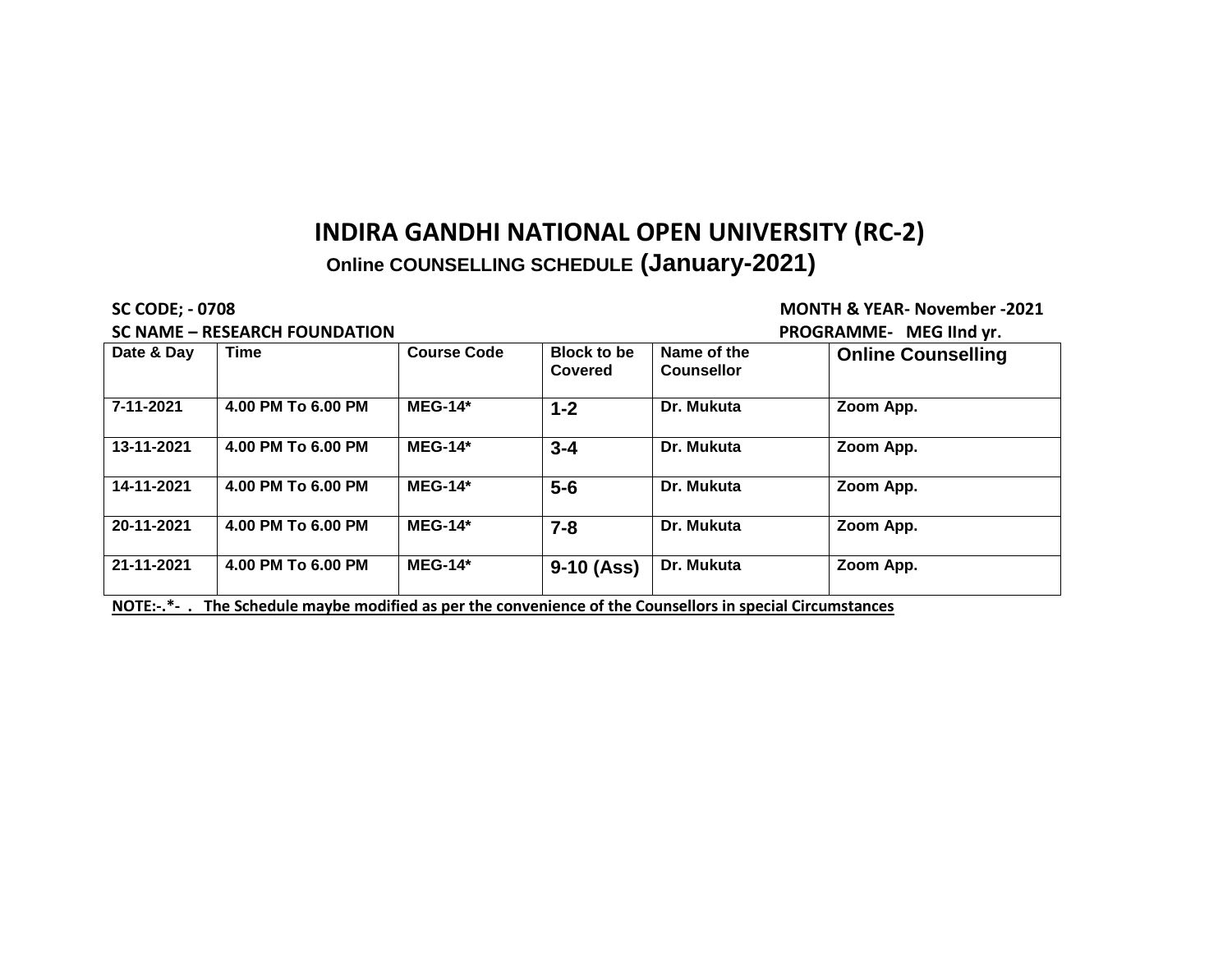**Online COUNSELLING SCHEDULE( January-2021)** 

**PROGRAMME- . - BAG 1st yr SC NAME – RESEARCH FOUNDATION** 

 **SC. CODE; - 0708 MONTH & YEAR - September - 2021**

**Date & Day Time Course Code Block to be Covered Name of the Counsellor Online Counselling 4-9-2021 2.00 PM To 4.00 PM BSOC-133 (Unit 1) Sh. Sandarbh Singh Zoom App. 4-9-2021 4.00 PM To 6.00 PM BSOC-134 (Unit 1) Sh. Sandarbh Singh Zoom App. 5-9-2021 2.00 PM To 4.00 PM BSOC-133 (Unit 2) Sh. Sandarbh Singh Zoom App. 5-9-2021 4.00 PM To 6.00 PM BSOC-134 (Unit 2) Sh. Sandarbh Singh Zoom App. 11-9-2021 2.00 PM To 4.00 PM BSOC-133 (Unit 3) Sh. Sandarbh Singh Zoom App. 11-9-2021 4.00 PM To 6.00 PM BSOC-134 (Unit 3) Sh. Sandarbh Singh Zoom App. 12-9-2021 2.00 PM To 4.00 PM BSOC-133 (Unit -4) Sh. Sandarbh Singh Zoom App. 12-9-2021 4.00 PM To 6.00 PM BSOC-134 (Unit -4) Sh. Sandarbh Singh Zoom App. 18-9-2021 2.00 PM To 4.00 PM BSOC-133 (Unit -5) Sh. Sandarbh Singh Zoom App. 18-9-2021 4.00 PM To 6.00 PM BSOC-134 (Unit -5) Sh. Sandarbh Singh Zoom App. 19-9-2021 2.00 PM To 4.00 PM BSOC-133 (Unit -6) Sh. Sandarbh Singh Zoom App. 19-9-2021 4.00 PM To 6.00 PM BSOC-134 (Unit -6) Sh. Sandarbh Singh Zoom App. 25-9-2021 2.00 PM To 4.00 PM BSOC-133 (Unit -7) Sh. Sandarbh Singh Zoom App. 25-9-2021 4.00 PM To 6.00 PM BSOC-134 (Unit -7) Sh. Sandarbh Singh Zoom App. 26-9-2021 2.00 PM To 4.00 PM BSOC-133 (Unit -8) Ass Sh. Sandarbh Singh Zoom App. 26-9-2021 4.00 PM To 6.00 PM BSOC-134 (Unit -8)ASS Sh. Sandarbh Singh Zoom App.**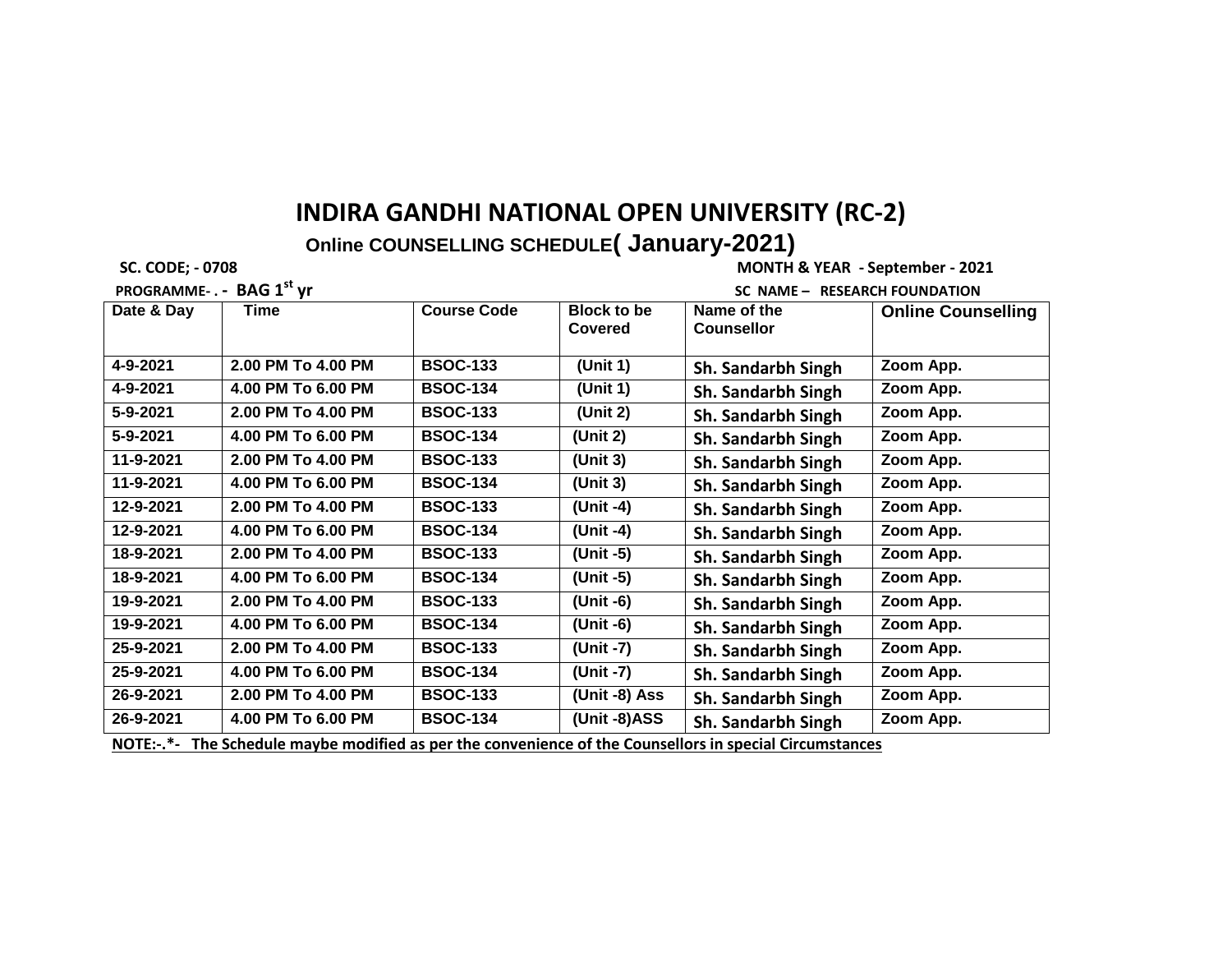**SC NAME – RESEARCH FOUNDATION** 

**SC CODE; - 0708 MONTH & YEAR - August - 2021**

| JL IVAIVIL  | <u>ILJLAILI I VUNDATIVIT</u> | $F$ No quality $F - F - D$ and $F - F - F$ |                               |                                  |                           |  |
|-------------|------------------------------|--------------------------------------------|-------------------------------|----------------------------------|---------------------------|--|
| <b>Date</b> | Time                         | <b>Course Code</b>                         | <b>Block to be</b><br>Covered | Name of the<br><b>Counsellor</b> | <b>Online Counselling</b> |  |
| 21-8-2021   | 9.00. AM To1 1.00 AM         | <b>BEGLA-137</b>                           |                               | Dr. Mukuta Borah                 | Zoom App.                 |  |
| 21-8-2021   | 11.00 AM To 1.00 PM          | <b>BEGLA-138</b>                           |                               | Dr. Mukuta Borah                 | Zoom App.                 |  |
| 28-8-2021   | 9.00. AM To1 1.00 AM         | <b>BEGLA-137</b>                           | $\mathbf{2}$                  | Dr. Mukuta Borah                 | Zoom App.                 |  |
| 28-8-2021   | 11.00 AM To 1.00 PM          | <b>BEGLA-138</b>                           | $\mathbf{2}$                  | Dr. Mukuta Borah                 | Zoom App.                 |  |
| 29-8-2021   | 9.00. AM To1 1.00 AM         | <b>BEGLA-137</b>                           | 3                             | Dr. Mukuta Borah                 | Zoom App.                 |  |
| 29-8-2021   | 11.00 AM To 1.00 PM          | <b>BEGLA-138</b>                           | 3                             | Dr. Mukuta Borah                 | Zoom App.                 |  |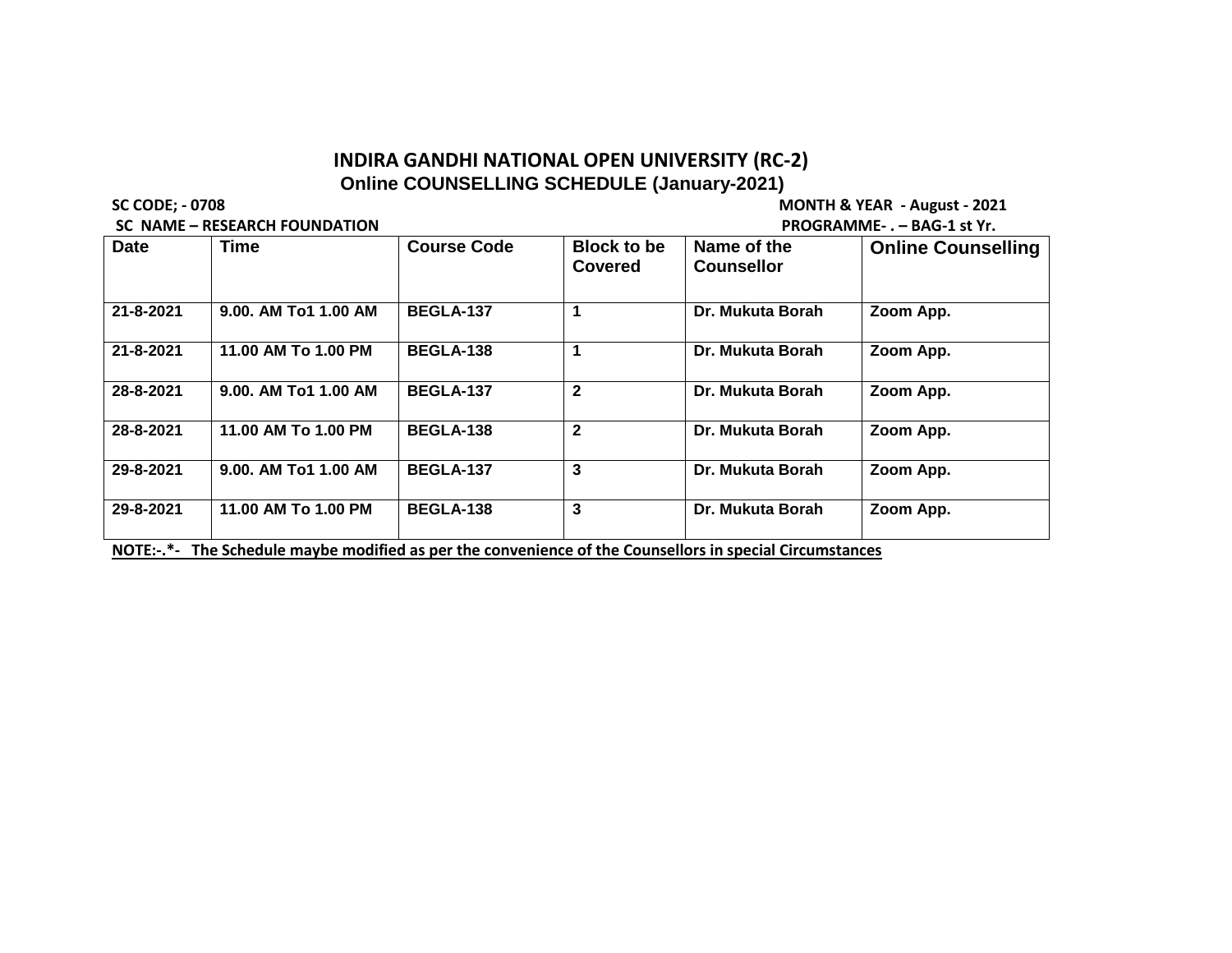**SC NAME – RESEARCH FOUNDATION** 

**SC CODE; - 0708 MONTH & YEAR - September - 2021**

|                         | 36 IVANIE – RESEARCH FOONDATION | r NOGNAMINIL-. – DAG-1 SL III. |                                      |                                  |                           |  |  |  |
|-------------------------|---------------------------------|--------------------------------|--------------------------------------|----------------------------------|---------------------------|--|--|--|
| <b>Date</b>             | <b>Time</b>                     | <b>Course Code</b>             | <b>Block to be</b><br><b>Covered</b> | Name of the<br><b>Counsellor</b> | <b>Online Counselling</b> |  |  |  |
| 4-9-2021                | 9.00. AM To 11.00 AM            | <b>BEGLA-137</b>               | 4                                    | Dr. Mukuta Borah                 | Zoom App.                 |  |  |  |
| 4-9-2021                | 11.00 AM To 1.00 PM             | <b>BEGLA-138</b>               | 4                                    | Dr. Mukuta Borah                 | Zoom App.                 |  |  |  |
| 5-9-2021                | 9.00. AM To 11.00 AM            | BEGLA-137                      | 5                                    | Dr. Mukuta Borah                 | Zoom App.                 |  |  |  |
| 5-9-2021                | 11.00 AM To 1.00 PM             | <b>BEGLA-138</b>               | 5                                    | Dr. Mukuta Borah                 | Zoom App.                 |  |  |  |
| 11-9-2021               | 9.00. AM To 11.00 AM            | <b>BEGLA-137</b>               | 6                                    | Dr. Mukuta Borah                 | Zoom App.                 |  |  |  |
| 11-9-2021               | 11.00 AM To 1.00 PM             | <b>BEGLA-138</b>               | 6                                    | Dr. Mukuta Borah                 | Zoom App.                 |  |  |  |
| 12-9-2021               | 9.00. AM To 11.00 AM            | <b>BEGLA-137</b>               | $\overline{7}$                       | Dr. Mukuta Borah                 | Zoom App.                 |  |  |  |
| 12-9-2021               | 11.00 AM To 1.00 PM             | <b>BEGLA-138</b>               | $\overline{7}$                       | Dr. Mukuta Borah                 | Zoom App.                 |  |  |  |
| 18-9-2021               | 9.00. AM To 11.00 AM            | <b>BEGLA-137</b>               | 8 (ASS)                              | Dr. Mukuta Borah                 | Zoom App.                 |  |  |  |
| 18-9-2021               | 11.00 AM To 1.00 PM             | <b>BEGLA-138</b>               | 8 (ASS)                              | Dr. Mukuta Borah                 | Zoom App.                 |  |  |  |
| $\mathbf 1$<br>9-9-2021 | 9.00. AM To 11.00 AM            | <b>BEGS-183</b>                | 1                                    | Dr. Mukuta Borah                 | Zoom App.                 |  |  |  |
| 25-9-2021               | 9.00. AM To 11.00 AM            | <b>BEGS-183</b>                | $\mathbf{2}$                         | Dr. Mukuta Borah                 | Zoom App.                 |  |  |  |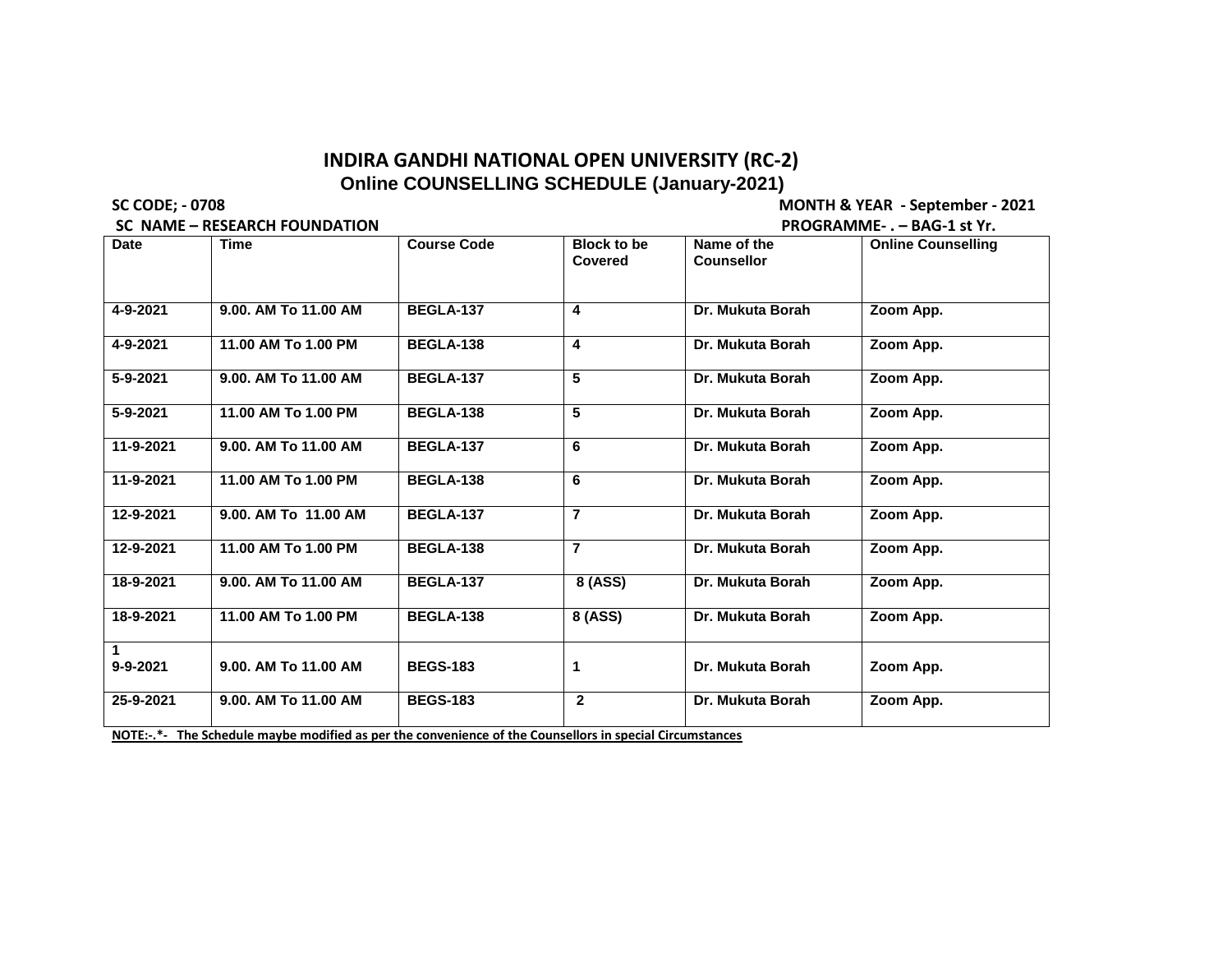#### **SC NAME – RESEARCH FOUNDATION PROGRAMME- . – BAG-1 st Yr.**

**SC CODE; - 0708 MONTH & YEAR - October - 2021**

|                 | $3C$ INAIVIL $\equiv$ REJEARCH I OUNDATION | FINOMINAMINILE . - DAMEL SLIII. |                               |                                  |                           |
|-----------------|--------------------------------------------|---------------------------------|-------------------------------|----------------------------------|---------------------------|
| Date            | Time                                       | <b>Course Code</b>              | <b>Block to be</b><br>Covered | Name of the<br><b>Counsellor</b> | <b>Online Counselling</b> |
| $3 - 10 - 2021$ | 9.00 AM To 11.00 AM                        | <b>BEGS-183</b>                 |                               | Dr. Mukuta Borah                 | Zoom App.                 |
| $9 - 10 - 2021$ | 9.00. AM To 11.00 AM                       | <b>BEGS-183</b>                 | 4                             | Dr. Mukuta Borah                 | Zoom App.                 |
| 10-10-2021      | 9.00. AM To 11.00 AM                       | <b>BEGS-183</b>                 | $5$ (Ass)                     | Dr. Mukuta Borah                 | Zoom App.                 |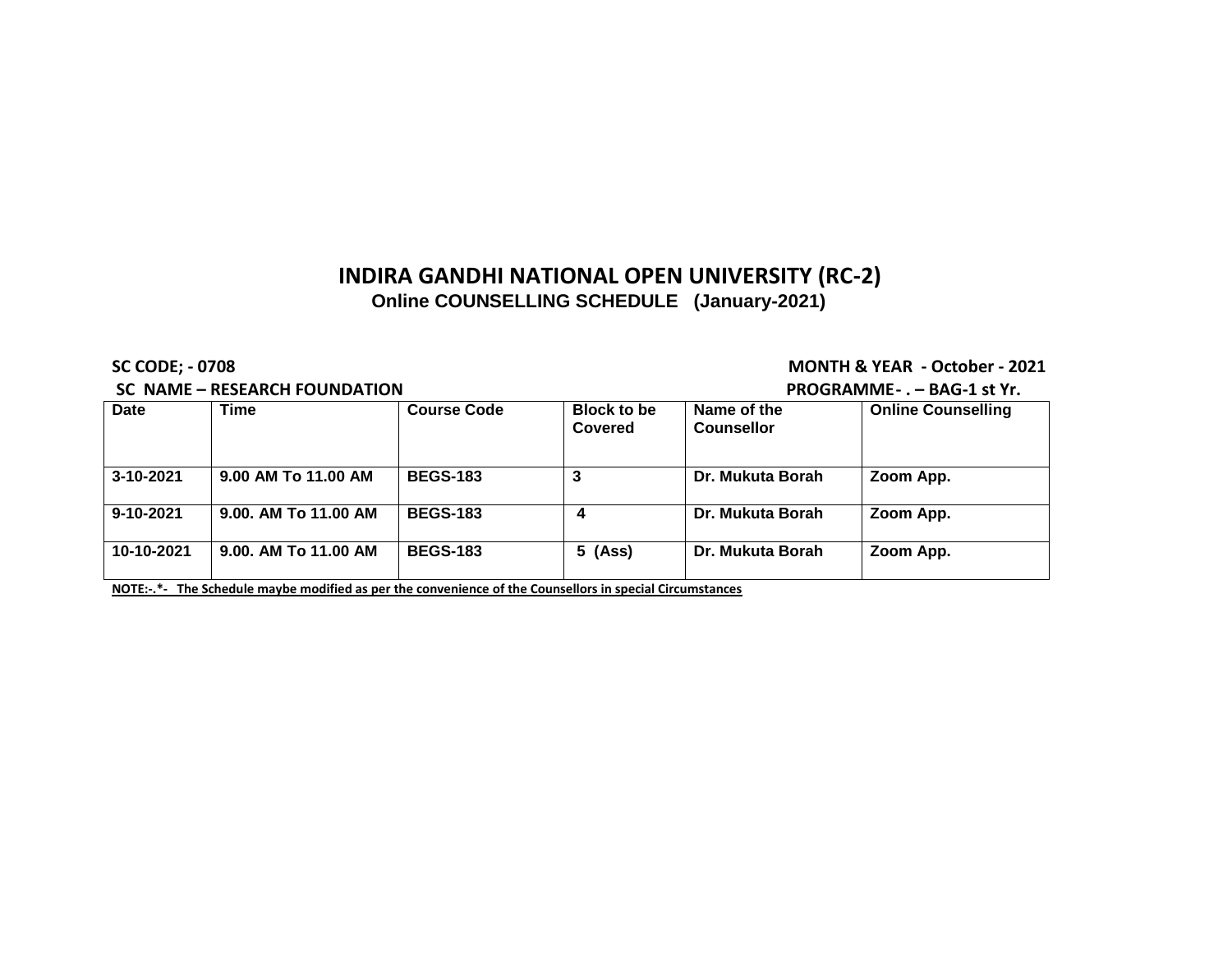**SC NAME – RESEARCH FOUNDATION** 

**SC CODE; - 0708 MONTH & YEAR -September - 2021**

| <b>Date</b> | Time                | <b>Course Code</b> | <b>Block to be</b><br><b>Covered</b> | Name of the<br><b>Counsellor</b> | <b>Online Counselling</b> |
|-------------|---------------------|--------------------|--------------------------------------|----------------------------------|---------------------------|
|             |                     |                    |                                      |                                  |                           |
| 4-9-2021    | 1.00. PM To 3.00 PM | <b>BHIC-133</b>    | 1                                    | Dr. Rachna Grover                | Zoom App.                 |
| 4-9-2021    | 3.00 PM To 5.00 PM  | <b>BHIC-134</b>    | 1                                    | Dr. Rachna Grover                | Zoom App.                 |
| 5-9-2021    | 1.00. PM To 3.00 PM | <b>BHIC-133</b>    | $\overline{2}$                       | Dr. Rachna Grover                | Zoom App.                 |
| 5-9-2021    | 3.00 PM To 5.00 PM  | <b>BHIC-134</b>    | $\mathbf{2}$                         | Dr. Rachna Grover                | Zoom App.                 |
| 11-9-2021   | 1.00. PM To 3.00 PM | <b>BHIC-133</b>    | 3                                    | Dr. Rachna Grover                | Zoom App.                 |
| 11-9-2021   | 3.00 PM To 5.00 PM  | <b>BHIC-134</b>    | 3                                    | Dr. Rachna Grover                | Zoom App.                 |
| 12-9-2021   | 1.00. PM To 3.00 PM | <b>BHIC-133</b>    | 4                                    | Dr. Rachna Grover                | Zoom App.                 |
| 12-9-2021   | 3.00 PM To 5.00 PM  | <b>BHIC-134</b>    | 4                                    | Dr. Rachna Grover                | Zoom App.                 |
| 18-9-2021   | 1.00. PM To 3.00 PM | <b>BHIC-133</b>    | 5                                    | Dr. Rachna Grover                | Zoom App.                 |
| 18-9-2021   | 3.00 PM To 5.00 PM  | <b>BHIC-134</b>    | 5                                    | Dr. Rachna Grover                | Zoom App.                 |
| 19-9-2021   | 1.00. PM To 3.00 PM | <b>BHIC-133</b>    | 6                                    | Dr. Rachna Grover                | Zoom App.                 |
| 19-9-2021   | 3.00 PM To 5.00 PM  | <b>BHIC-134</b>    | 6                                    | Dr. Rachna Grover                | Zoom App.                 |
| 25-9-2021   | 1.00. PM To 3.00 PM | <b>BHIC-133</b>    | $\overline{7}$                       | Dr. Rachna Grover                | Zoom App.                 |
| 25-9-2021   | 3.00 PM To 5.00 PM  | <b>BHIC-134</b>    | $\overline{7}$                       | Dr. Rachna Grover                | Zoom App.                 |
| 26-9-2021   | 1.00. PM To 3.00 PM | <b>BHIC-133</b>    | 8 (Ass)                              | Dr. Rachna Grover                | Zoom App.                 |
| 26-9-2021   | 3.00 PM To 5.00 PM  | <b>BHIC-134</b>    | 8 (Ass)                              | Dr. Rachna Grover                | Zoom App.                 |
|             |                     |                    |                                      |                                  |                           |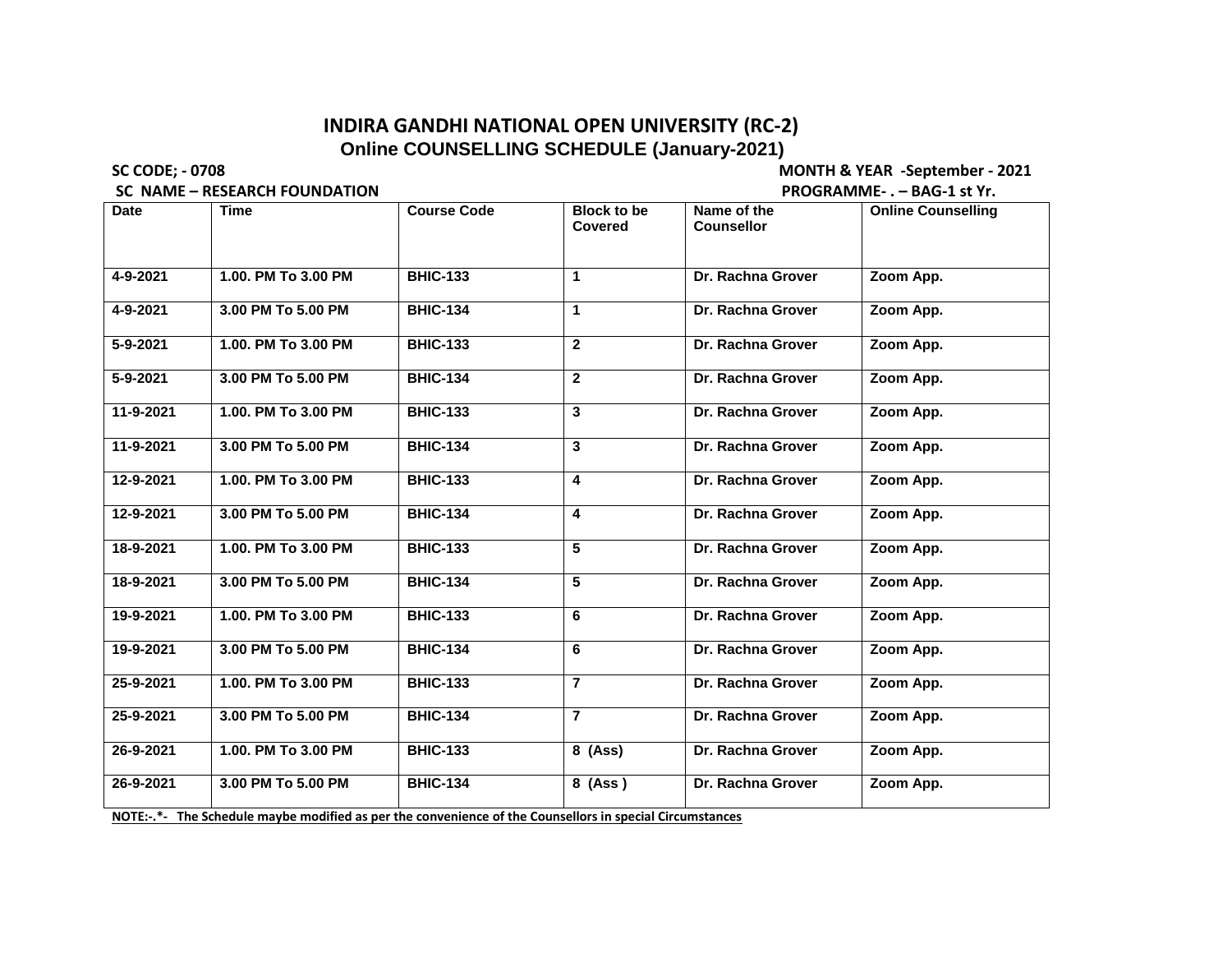**SC CODE; - 0708 MONTH & YEAR - October - 2021**

**SC NAME – RESEARCH FOUNDATION PROGRAMME- . – BAG-1 st Yr. Date Time Course Code Block to be Covered Name of the Counsellor Online Counselling**

| 3-10-2021  | 1.00. PM To 3.00 PM                                                                                                                          | <b>BPSC-133</b> | $\mathbf{1}$            | Dr. Rachna Grover | Zoom App. |  |
|------------|----------------------------------------------------------------------------------------------------------------------------------------------|-----------------|-------------------------|-------------------|-----------|--|
| 3-10-2021  | 3.00 PM To 5.00 PM                                                                                                                           | <b>BPSC-134</b> | $\mathbf 1$             | Dr. Rachna Grover | Zoom App. |  |
| 9-10-2021  | 1.00. PM To 3.00 PM                                                                                                                          | <b>BPSC-133</b> | $\overline{2}$          | Dr. Rachna Grover | Zoom App. |  |
| 9-10-2021  | 3.00 PM To 5.00 PM                                                                                                                           | <b>BPSC-134</b> | $\overline{2}$          | Dr. Rachna Grover | Zoom App. |  |
| 10-10-2021 | 1.00. PM To 3.00 PM                                                                                                                          | <b>BPSC-133</b> | 3                       | Dr. Rachna Grover | Zoom App. |  |
| 10-10-2021 | 3.00 PM To 5.00 PM                                                                                                                           | <b>BPSC-134</b> | 3                       | Dr. Rachna Grover | Zoom App. |  |
| 16-10-2021 | 1.00. PM To 3.00 PM                                                                                                                          | <b>BPSC-133</b> | $\overline{\mathbf{4}}$ | Dr. Rachna Grover | Zoom App. |  |
| 16-10-2021 | 3.00 PM To 5.00 PM                                                                                                                           | <b>BPSC-134</b> | 4                       | Dr. Rachna Grover | Zoom App. |  |
| 17-10-2021 | 1.00. PM To 3.00 PM                                                                                                                          | <b>BPSC-133</b> | 5                       | Dr. Rachna Grover | Zoom App. |  |
| 17-10-2021 | 3.00 PM To 5.00 PM                                                                                                                           | <b>BPSC-134</b> | 5                       | Dr. Rachna Grover | Zoom App. |  |
| 23-10-2021 | 1.00. PM To 3.00 PM                                                                                                                          | <b>BPSC-133</b> | 6                       | Dr. Rachna Grover | Zoom App. |  |
| 23-10-2021 | 3.00 PM To 5.00 PM                                                                                                                           | <b>BPSC-134</b> | 6                       | Dr. Rachna Grover | Zoom App. |  |
| 24-10-2021 | 1.00. PM To 3.00 PM                                                                                                                          | <b>BPSC-133</b> | $\overline{7}$          | Dr. Rachna Grover | Zoom App. |  |
| 24-10-2021 | 3.00 PM To 5.00 PM                                                                                                                           | <b>BPSC-134</b> | $\overline{7}$          | Dr. Rachna Grover | Zoom App. |  |
| 30-10-2021 | 1.00. PM To 3.00 PM                                                                                                                          | <b>BPSC-133</b> | 8 Ass                   | Dr. Rachna Grover | Zoom App. |  |
| 30-10-2021 | 3.00 PM To 5.00 PM                                                                                                                           | <b>BPSC-134</b> | 8 Ass                   | Dr. Rachna Grover | Zoom App. |  |
|            | $\mathbf{M} \oplus \mathbf{T} \oplus \mathbf{R}$ . The first definition of the constitution of the construction of the first description for |                 |                         |                   |           |  |

**NOTE:-.\*- The Schedule maybe modified as per the convenience of the Counsellors in**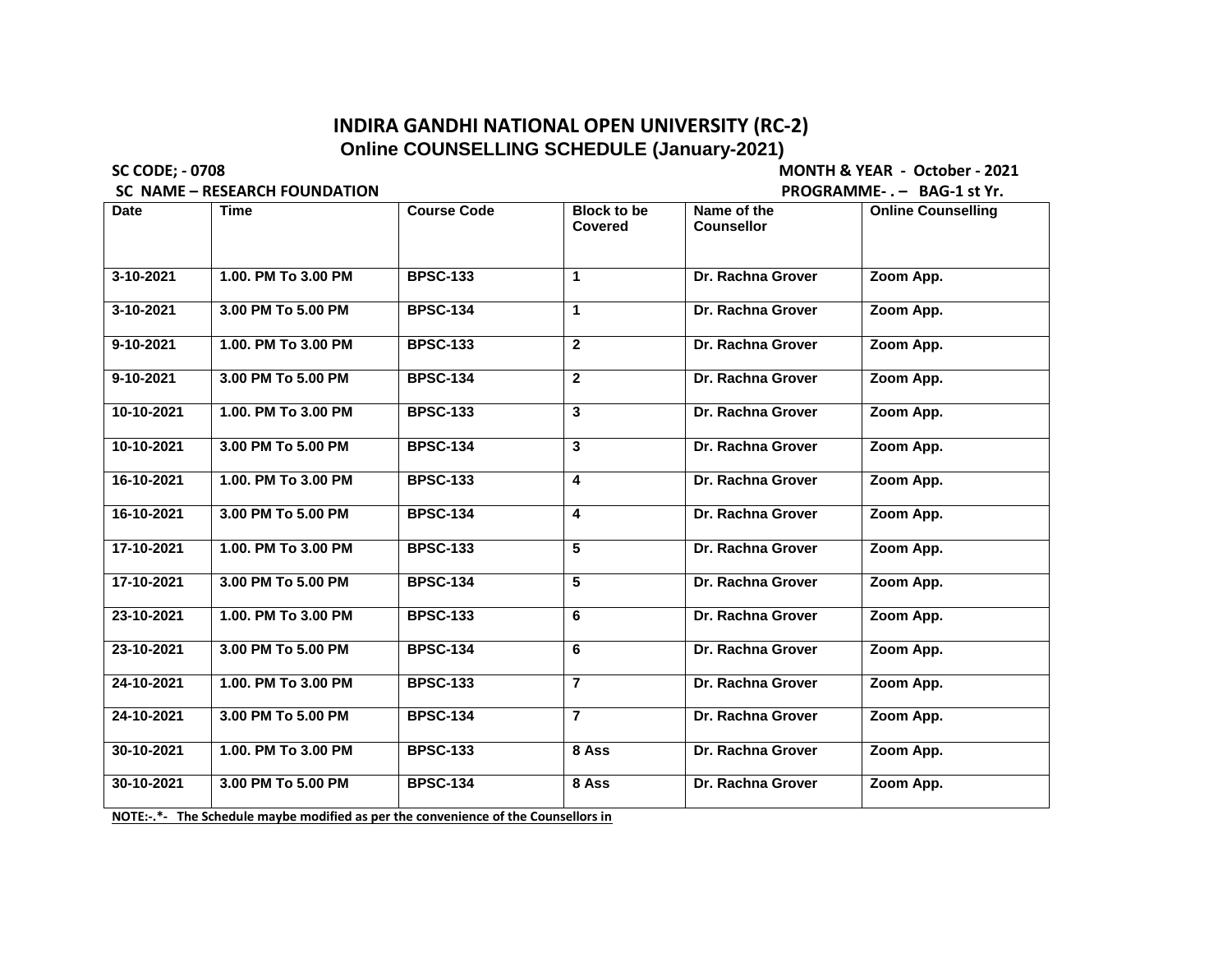**PROGRAMME- . - BAG 1st yr SC NAME – RESEARCH FOUNDATION** 

 **SC. CODE; - 0708 MONTH & YEAR - October- 2021**

| <b>INVUINTIIIILE.</b> | <u>UNU 1 YI</u>      |                    |                    | SC INAINIE RESEARCH I OUNDATION |                           |
|-----------------------|----------------------|--------------------|--------------------|---------------------------------|---------------------------|
| Date & Day            | Time                 | <b>Course Code</b> | <b>Block to be</b> | Name of the                     | <b>Online Counselling</b> |
|                       |                      |                    | Covered            | <b>Counsellor</b>               |                           |
|                       |                      |                    |                    |                                 |                           |
| 3-10-2021             | 9.00. AM To1 1.00 AM | <b>BHDLA-137</b>   | (Unit 1)           | Dr. A.K.Singh                   | Zoom App.                 |
| 3-10-2021             | 11.00 AM To 1.00 PM  | <b>BHDLA -138</b>  | (Unit 1)           | Dr. Mamta                       | Zoom App.                 |
| 9-10-2021             | 9.00. AM To1 1.00 AM | <b>BHDLA-137</b>   | (Unit 2)           | Dr.Ak.Singh                     | Zoom App.                 |
| 9-10-2021             | 11.00 AM To 1.00 PM  | <b>BHDLA -138</b>  | (Unit 2)           | Dr. Mamta                       | Zoom App.                 |
| 10-10-2021            | 9.00. AM To1 1.00 AM | <b>BHDLA-137</b>   | (Unit 3)           | Dr.Ak.Singh                     | Zoom App.                 |
| 10-10-2021            | 11.00 AM To 1.00 PM  | <b>BHDLA -138</b>  | (Unit 3)           | Dr. Mamta                       | Zoom App.                 |
| 16-10-2021            | 9.00. AM To1 1.00 AM | <b>BHDLA-137</b>   | (Unit -4)          | Dr.A.Singh                      | Zoom App.                 |
| 16-10-2021            | 11.00 AM To 1.00 PM  | <b>BHDLA -138</b>  | (Unit -4)          | Dr. Mamta                       | Zoom App.                 |
| 17-10-2021            | 9.00. AM To1 1.00 AM | <b>BHDLA-137</b>   | (Unit -5)          | Dr.A.K.singh                    | Zoom App.                 |
| 17-10-2021            | 11.00 AM To 1.00 PM  | <b>BHDLA -138</b>  | (Unit -5)          | Dr. Mamta                       | Zoom App.                 |
| 23-10-2021            | 9.00. AM To1 1.00 AM | BHDLA-137          | (Unit -6)          | Dr. A.K.Singh                   | Zoom App.                 |
| 23-10-2021            | 11.00 AM To 1.00 PM  | <b>BHDLA -138</b>  | (Unit -6)          | Dr. Mamta                       | Zoom App.                 |
| 24-10-2021            | 9.00. AM To1 1.00 AM | <b>BHDLA-137</b>   | (Unit -7)          | Dr. A.K.Singh                   | Zoom App.                 |
| 24-10-2021            | 11.00 AM To 1.00 PM  | <b>BHDLA -138</b>  | (Unit -7)          | Dr. Mamta                       | Zoom App.                 |
| 30-10-2021            | 9.00. AM To1 1.00 AM | <b>BHDLA-137</b>   | (Unit -8) Ass      | Dr. A.K.Singh                   | Zoom App.                 |
| 30-10-2021            | 11.00 AM To 1.00 PM  | <b>BHDLA -138</b>  | (Unit -8)ASS       | Dr. Mamta                       | Zoom App.                 |
| 31-10-2021            | 9.00. AM To1 1.00 AM | <b>BHDC-133</b>    |                    | Dr. Mamta                       | Zoom App                  |
| 31-10-2021            | 11.00 AM To 1.00 PM  | <b>BHDC -134</b>   | 1                  | Dr. Mamta                       | Zoom App                  |
|                       |                      |                    |                    |                                 |                           |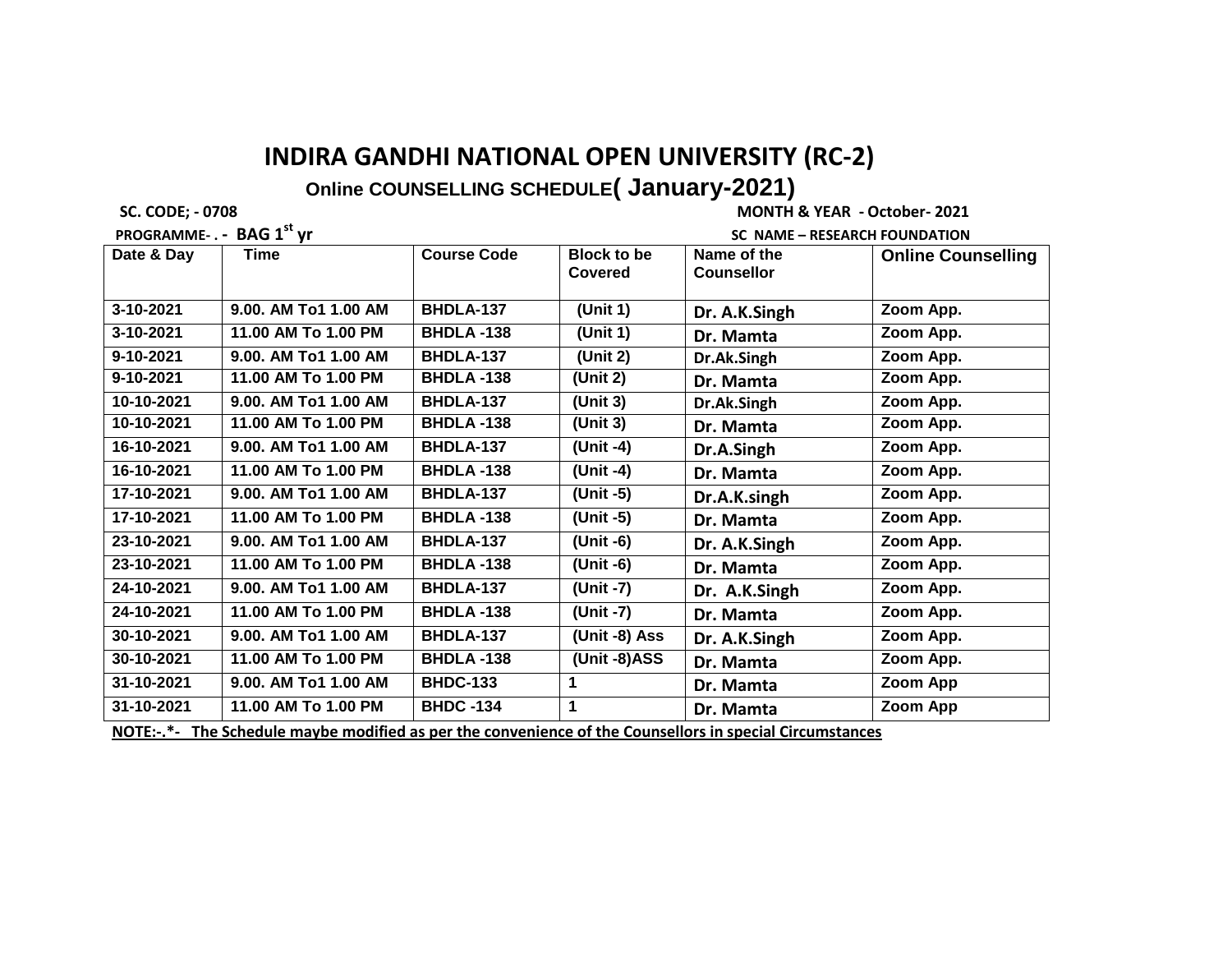**SC. CODE; - 0708 MONTH & YEAR - November- 2021 PROGRAMME - RESEARCH FOUNDATION** 

| Date & Day | Time                 | <b>Course Code</b> | <b>Block to be</b><br><b>Covered</b> | Name of the<br><b>Counsellor</b> | <b>Online Counselling</b> |
|------------|----------------------|--------------------|--------------------------------------|----------------------------------|---------------------------|
| 7-11-2021  | 9.00. AM To1 1.00 AM | <b>BHDC-133</b>    | $\mathbf{2}$                         | Dr. Mamta                        | Zoom App.                 |
| 7-11-2021  | 11.00 AM To 1.00 PM  | <b>BHDC -134</b>   | $\mathbf{2}$                         | Dr. Mamta                        | Zoom App.                 |
| 13-11-2021 | 9.00. AM To1 1.00 AM | <b>BHDC-133</b>    | 3                                    | Dr. Mamta                        | Zoom App.                 |
| 13-11-2021 | 11.00 AM To 1.00 PM  | <b>BHDC -134</b>   | 3                                    | Dr. Mamta                        | Zoom App.                 |
| 14-11-2021 | 9.00. AM To1 1.00 AM | <b>BHDC-133</b>    | 4                                    | Dr. Mamta                        | Zoom App.                 |
| 14-112021  | 11.00 AM To 1.00 PM  | <b>BHDC -134</b>   | 4                                    | Dr. Mamta                        | Zoom App.                 |
| 20-112021  | 9.00. AM To1 1.00 AM | <b>BHDC-133</b>    | 5                                    | Dr. Mamta                        | Zoom App.                 |
| 20-11-2021 | 11.00 AM To 1.00 PM  | <b>BHDC -134</b>   | 5                                    | Dr. Mamta                        | Zoom App.                 |
| 21-11-2021 | 9.00. AM To1 1.00 AM | <b>BHDC-133</b>    | 6                                    | Dr. Mamta                        | Zoom App.                 |
| 21-11-2021 | 11.00 AM To 1.00 PM  | <b>BHDC -134</b>   | 6                                    | Dr. Mamta                        | Zoom App.                 |
| 27-11-2021 | 9.00. AM To1 1.00 AM | <b>BHDC-133</b>    | $\overline{7}$                       | Dr. Mamta                        | Zoom App.                 |
| 27-11-2021 | 11.00 AM To 1.00 PM  | <b>BHDC -134</b>   | $\overline{7}$                       | Dr. Mamta                        | Zoom App.                 |
| 28-11-2021 | 9.00. AM To1 1.00 AM | <b>BHDC-133</b>    | 8 Ass                                | Dr. Mamta                        | Zoom App.                 |
| 28-11-2021 | 11.00 AM To 1.00 PM  | <b>BHDC -134</b>   | 8 Ass                                | Dr. Mamta<br>$\cdots$            | Zoom App.                 |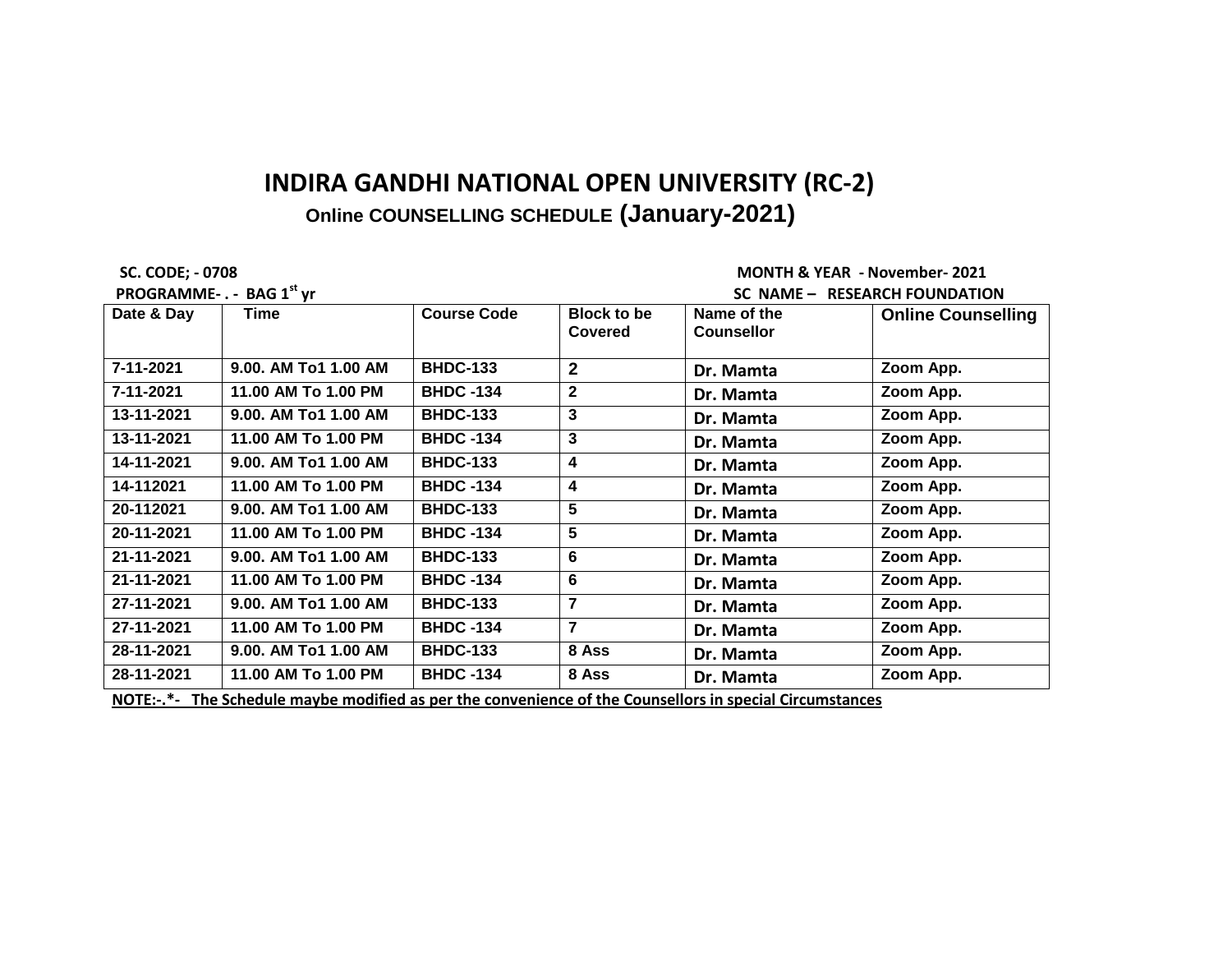**PROGRAMME- . - BAG 1st yr SC NAME – RESEARCH FOUNDATION** 

 **SC. CODE; - 0708 MONTH & YEAR - November- 2021**

| <b>Block to be</b><br>Covered<br>$1 - 2$ | Name of the<br><b>Counsellor</b><br>Sh. Sandarbh Singh | <b>Online Counselling</b><br>Zoom App.                                                                   |
|------------------------------------------|--------------------------------------------------------|----------------------------------------------------------------------------------------------------------|
|                                          |                                                        |                                                                                                          |
|                                          |                                                        |                                                                                                          |
| $3 - 4$                                  | Sh. Sandarbh Singh                                     | Zoom App.                                                                                                |
| $4 - 5$                                  | Sh. Sandarbh Singh                                     | Zoom App.                                                                                                |
| $6 - 7$                                  | Sh. Sandarbh Singh                                     | Zoom App.                                                                                                |
| 8 (Ass)                                  | Sh. Sandarbh Singh                                     | Zoom App.                                                                                                |
|                                          |                                                        | NOTE:-.*- The Schedule maybe modified as per the convenience of the Counsellors in special Circumstances |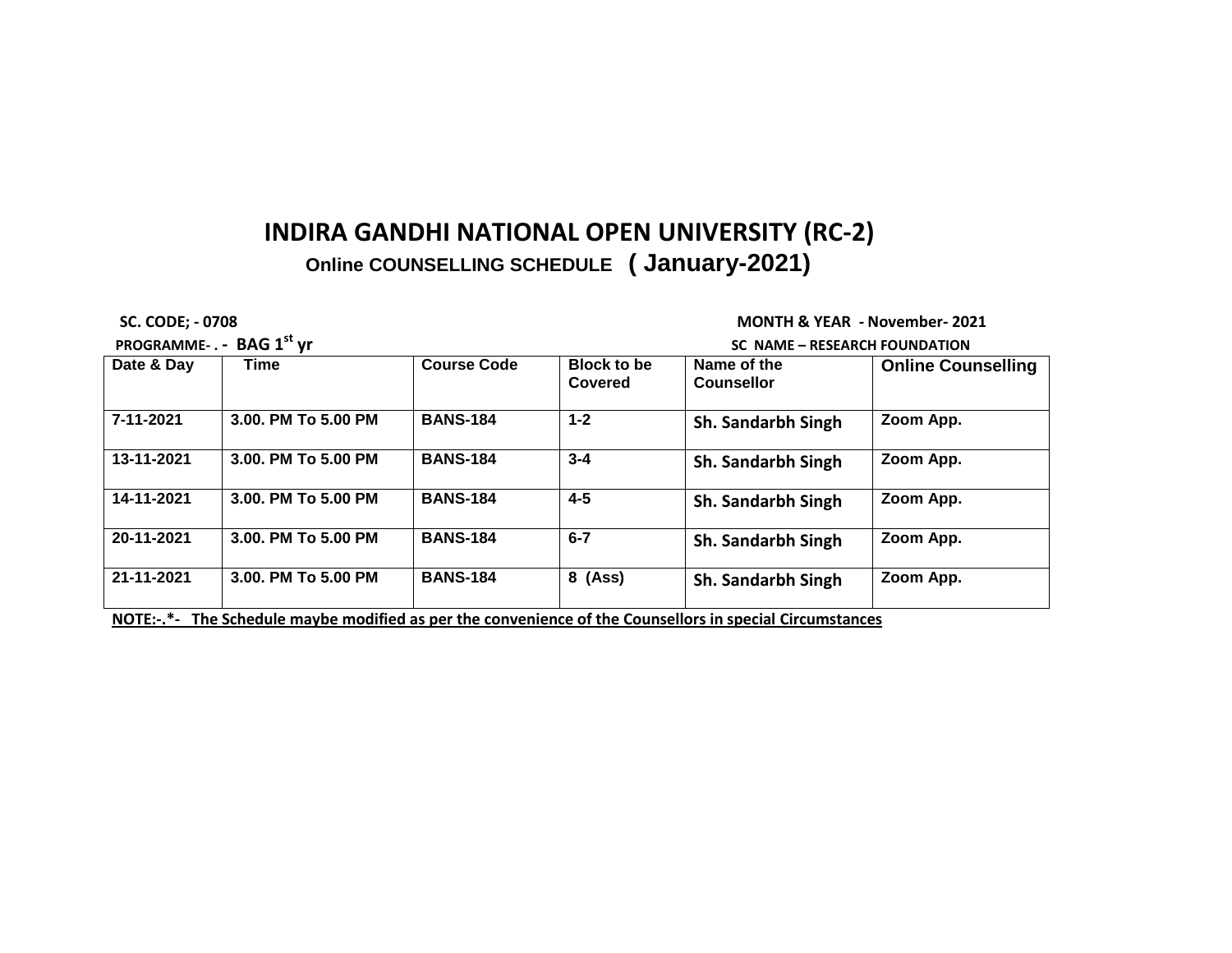**SC CODE; - 0708 MONTH & YEAR- August-2021 SC NAME – RESEARCH FOUNDATION** 

PROGRAMME- MSO- 2<sup>nd</sup> Yr. yr.

| Date & Day | <b>Time</b>          | <b>Course Code</b> | <b>Block to be</b><br>Covered | Name of the<br><b>Counsellor</b> | <b>Online Counselling</b> |
|------------|----------------------|--------------------|-------------------------------|----------------------------------|---------------------------|
| 21-8-2021  | 10.00 AM To 12.00 PM | <b>MSOE-1</b>      | 1 (Unit 1-2)                  | Dr. Richa Singh                  | Zoom App.                 |
| 21-8-2021  | 12.00 PM To 2.00 PM  | <b>MSOE-3</b>      | 1 (Unit 1-2)                  | Dr. Richa Singh                  | Zoom App.                 |
| 29-8-2021  | 10.00 AM To 12.00 PM | <b>MSOE-1</b>      | 1 (Unit 3-4)                  | Dr. Richa Singh                  | Zoom App.                 |
| 29-8-2021  | 12.00 PM To 2.00 PM  | <b>MSOE-3</b>      | 1 (Unit 3-4)                  | Dr. Richa Singh                  | Zoom App.                 |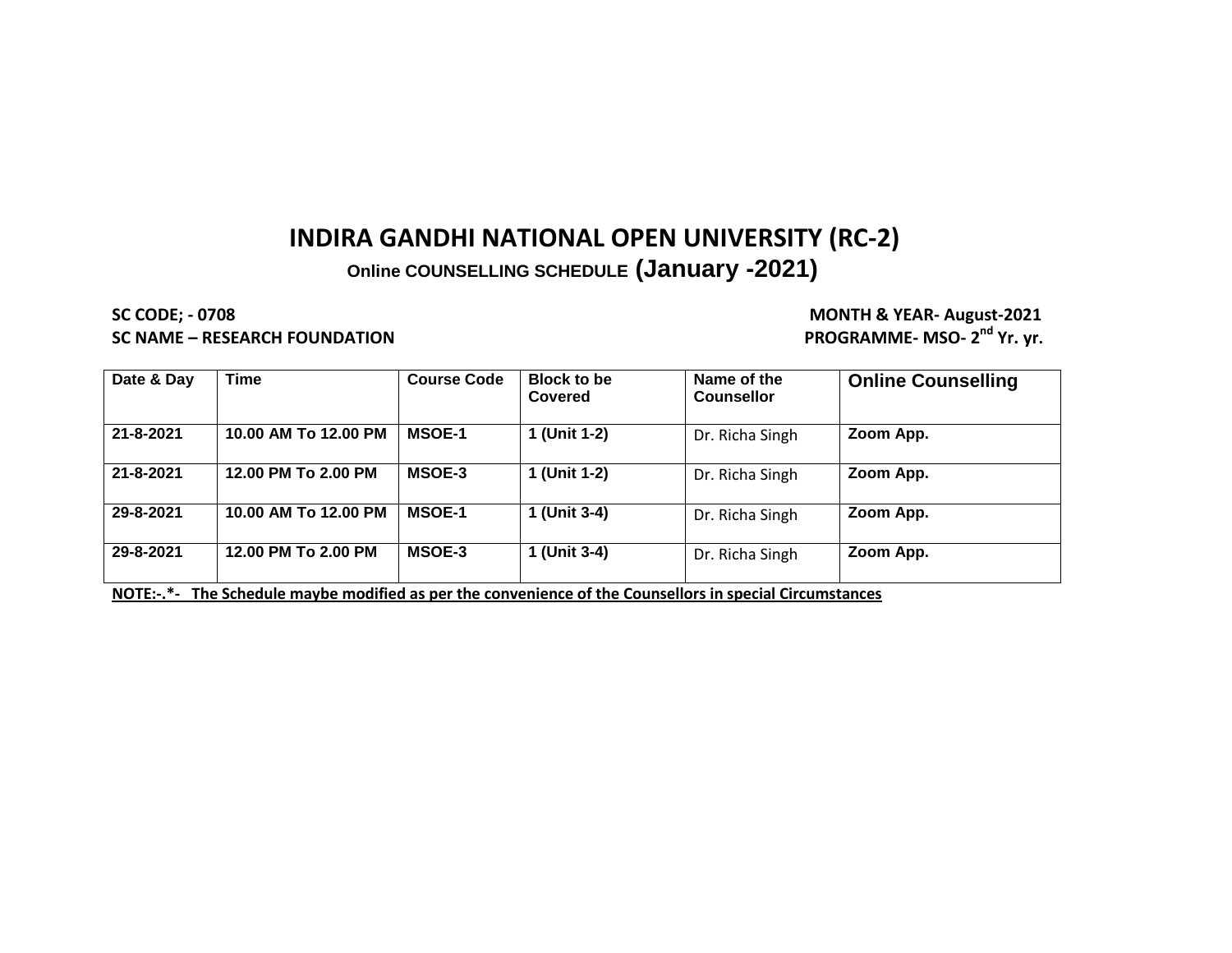**Online COUNSELLING SCHEDULE (January-2021)** 

**SC CODE; - 0708 MONTH & YEAR-September-2021**

|            | <b>SC NAME - RESEARCH FOUNDATION</b> | PROGRAMME- MSO- 2 <sup>nd</sup> . yr. |                                      |                                  |                           |
|------------|--------------------------------------|---------------------------------------|--------------------------------------|----------------------------------|---------------------------|
| Date & Day | Time                                 | <b>Course Code</b>                    | <b>Block to be</b><br><b>Covered</b> | Name of the<br><b>Counsellor</b> | <b>Online Counselling</b> |
| 4-9-2021   | 10.00 AM To 12.00 PM                 | <b>MSOE-1</b>                         | 1 (Unit 4-5)                         | Dr. Richa Singh                  | Zoom App.                 |
| 4-9-2021   | 12.00 PM To 2.00 PM                  | MSOE-3                                | 1 (Unit 4-5)                         | Dr. Richa Singh                  | Zoom App.                 |
| 5-9-2021   | 10.00 AM To 12.00 PM                 | <b>MSOE-1</b>                         | 1 (Unit 6--7)                        | Dr. Richa Singh                  | Zoom App.                 |
| 5-9-2021   | 12.00 PM To 2.00 PM                  | MSOE-3                                | 1 (Unit 8-9)                         | Dr. Richa Singh                  | Zoom App.                 |
| 11-9-2021  | 10.00 AM To 12.00 PM                 | <b>MSOE-1</b>                         | 1 (Unit 10)                          | Dr. Richa Singh                  | Zoom App.                 |
| 11-9-2021  | 12.00 AM To 2.00 PM                  | MSOE-3                                | 1 (Unit 10)                          | Dr. Richa Singh                  | Zoom App.                 |
| 12-9-2021  | 10.00 AM To 12.00 PM                 | <b>MSOE-1</b>                         | 2 (Unit 1-2)                         | Dr. Richa Singh                  | Zoom App.                 |
| 12-9-2021  | 12.00 PM To 2.00 PM                  | MSOE-3                                | 2 (Unit 1-2)                         | Dr. Richa Singh                  | Zoom App.                 |
| 18-9-2021  | 10.00 AM To 12.00 PM                 | <b>MSOE-1</b>                         | 2 (Unit 3-4)                         | Dr. Richa Singh                  | Zoom App.                 |
| 18-9-2021  | 12.00 PM To 2.00 PM                  | MSOE-3                                | 2 (Unit 3-4)                         | Dr. Richa Singh                  | Zoom App.                 |
| 19-9-2021  | 10.00 AM To 12.00 PM                 | <b>MSOE-1</b>                         | 2 (Unit 5-6)                         | Dr. Richa Singh                  | Zoom App.                 |
| 19-9-2021  | 12.00 PM To 2.00 PM                  | MSOE-3                                | 2 (Unit 5-6)                         | Dr. Richa Singh                  | Zoom App.                 |
| 25-9-2021  | 10.00 AM To 12.00 PM                 | <b>MSOE-1</b>                         | 2 (Unit 7-8)                         | Dr. Richa Singh                  | Zoom App.                 |
| 25-9-2021  | 12.00 PM To 2.00 PM                  | MSOE-3                                | 2 (Unit 7-8)                         | Dr. Richa Singh                  | Zoom App.                 |
| 26-9-2021  | 10.00 AM To 12.00 PM                 | <b>MSOE-1</b>                         | 2 (Unit 9-10) ASs                    | Dr. Richa Singh                  | Zoom App.                 |
| 26-9-2021  | 12.00 PM To 2.00 PM                  | MSOE-3                                | 2 (Unit 9-10) Ass                    | Dr. Richa Singh                  | Zoom App.                 |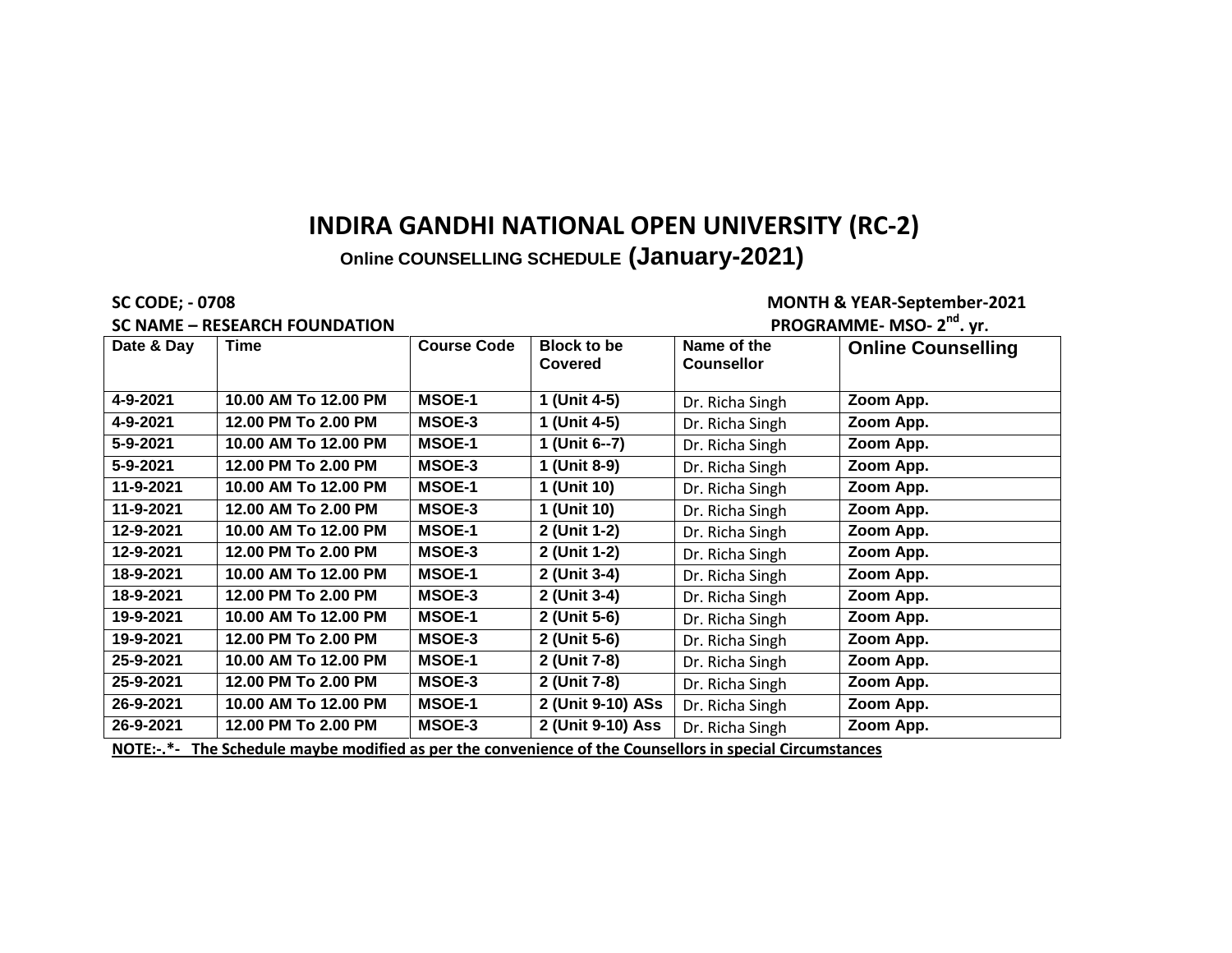## **Online COUNSELLING SCHEDULE (January-2021)**

#### **SC NAME – RESEARCH FOUNDATION PROGRAMME- MSO- 2**

#### **SC CODE; - 0708 MONTH & YEAR- October-2021**

|            | <b>SC NAME - RESEARCH FOUNDATION</b>                                                                     | PROGRAMME- MSO-2 <sup>nd</sup> . yr. |                               |                                  |                           |  |  |  |  |
|------------|----------------------------------------------------------------------------------------------------------|--------------------------------------|-------------------------------|----------------------------------|---------------------------|--|--|--|--|
| Date & Day | Time                                                                                                     | <b>Course Code</b>                   | <b>Block to be</b><br>Covered | Name of the<br><b>Counsellor</b> | <b>Online Counselling</b> |  |  |  |  |
| 3-10-2021  | 10.00 AM To 12.00 AM                                                                                     | <b>MSOE-4</b>                        | 1 (Unit 1-2)                  | Dr. Dhramvir                     | Zoom App.                 |  |  |  |  |
| 3-10-2021  | 12.00 AM To 2.00 PM                                                                                      | <b>MSOE-2</b>                        | 1 (Unit 1-2)                  | Dr. Richa Singh                  | Zoom App.                 |  |  |  |  |
| 9-10-2021  | 10.00 AM To 11.30 AM                                                                                     | <b>MSOE-4</b>                        | 1 (Unit 3--4)                 | Dr. Dhramvir                     | Zoom App.                 |  |  |  |  |
| 9-10-2021  | 12.00 PM To 2.00 PM                                                                                      | <b>MSOE-2</b>                        | 1 (Unit 3-4)                  | Dr. Richa Singh                  | Zoom App.                 |  |  |  |  |
| 10-10-2021 | 10.00 AM To 12.00 AM                                                                                     | <b>MSOE-4</b>                        | 1 (Unit 4-5)                  | Dr. Dhramvir                     | Zoom App.                 |  |  |  |  |
| 10-10-2021 | 12.00 AM To 2.00 PM                                                                                      | <b>MSOE-2</b>                        | 1 (Unit 4-5)                  | Dr. Richa Singh                  | Zoom App.                 |  |  |  |  |
| 16-10-2021 | 10.00 AM To 11.30 AM                                                                                     | <b>MSOE-4</b>                        | 1 (Unit 6--7)                 | Dr. Dhramvir                     | Zoom App.                 |  |  |  |  |
| 16-10-2021 | 12.00 PM To 2.00 PM                                                                                      | <b>MSOE-2</b>                        | 1 (Unit 8-9)                  | Dr. Richa Singh                  | Zoom App.                 |  |  |  |  |
| 17-10-2021 | 10.00 AM To 12.00 AM                                                                                     | <b>MSOE-4</b>                        | 1 (Unit 10)                   | Dr. Dhramvir                     | Zoom App.                 |  |  |  |  |
| 17-10-2021 | 12.00 AM To 2.00 PM                                                                                      | <b>MSOE-2</b>                        | 1 (Unit 10)                   | Dr. Richa Singh                  | Zoom App.                 |  |  |  |  |
| 23-10-2021 | 10.00 AM To 11.30 AM                                                                                     | <b>MSOE-4</b>                        | 2 (Unit 1-2)                  | Dr. Dhramvir                     | Zoom App.                 |  |  |  |  |
| 23-10-2021 | 12.00 PM To 2.00 PM                                                                                      | <b>MSOE-2</b>                        | 2 (Unit 1-2)                  | Dr. Richa Singh                  | Zoom App.                 |  |  |  |  |
| 24-10-2021 | 10.00 AM To 12.00 AM                                                                                     | <b>MSOE-4</b>                        | 2 (Unit 3-4)                  | Dr. Dhramvir                     | Zoom App.                 |  |  |  |  |
| 24-10-2021 | 12.00 AM To 2.00 PM                                                                                      | <b>MSOE-2</b>                        | 2 (Unit 3-4)                  | Dr. Richa Singh                  | Zoom App.                 |  |  |  |  |
| 30-10-2021 | 10.00 AM To 11.30 AM                                                                                     | <b>MSOE-4</b>                        | 2 (Unit 5-6)                  | Dr. Dhramvir                     | Zoom App.                 |  |  |  |  |
| 30-10-2021 | 12.00 AM To 2.00 PM                                                                                      | <b>MSOE-2</b>                        | 2 (Unit 5-6)                  | Dr. Richa Singh                  | Zoom App.                 |  |  |  |  |
| 31-10-2021 | 10.00 AM To 12.00 AM                                                                                     | <b>MSOE-4</b>                        | 1 (Unit 7-8)                  | Dr. Dhramvir                     | Zoom App.                 |  |  |  |  |
| 31-10-2021 | 12.00 AM To 2.00 PM                                                                                      | <b>MSOE-2</b>                        | 1 (Unit 7-8)                  | Dr. Richa Singh                  | Zoom App.                 |  |  |  |  |
|            | NOTE:-.*- The Schedule maybe modified as per the convenience of the Counsellors in special Circumstances |                                      |                               |                                  |                           |  |  |  |  |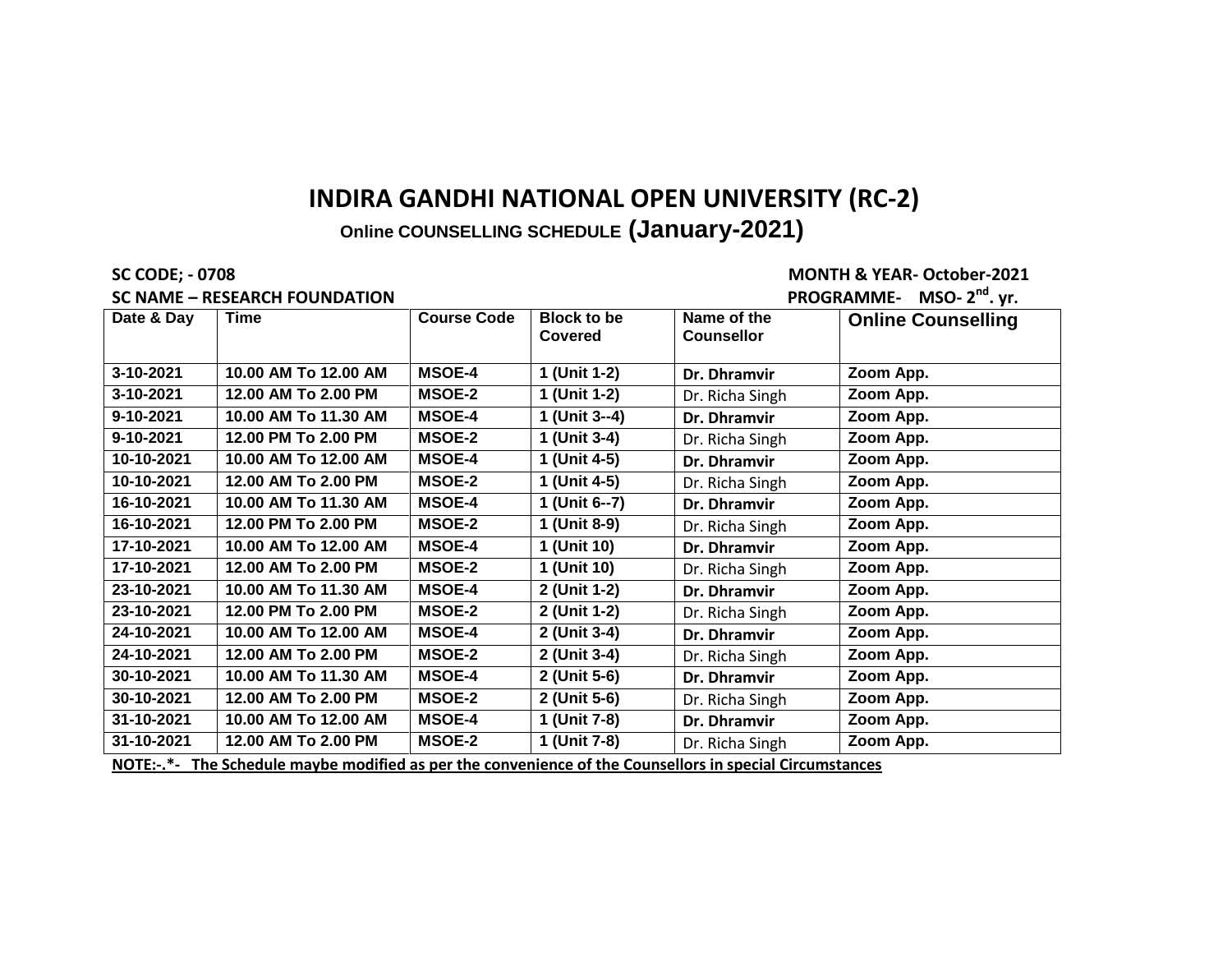**Online COUNSELLING SCHEDULE (January-2021)** 

#### **SC NAME – RESEARCH FOUNDATION**

**SC CODE; - 0708 MONTH & YEAR - Novemberber-2021**

|            | <b>SC NAME - RESEARCH FOUNDATION</b> | PROGRAMME- MSO- 2 <sup>nd</sup> . yr. |                               |                                  |                           |
|------------|--------------------------------------|---------------------------------------|-------------------------------|----------------------------------|---------------------------|
| Date & Day | Time                                 | <b>Course Code</b>                    | <b>Block to be</b><br>Covered | Name of the<br><b>Counsellor</b> | <b>Online Counselling</b> |
| 7-11-2021  | 10.00 AM To 12.00 AM                 | <b>MSOE-4</b>                         | 1 (Unit 9-10)Ass              | Dr. Dhramvir                     | Zoom App.                 |
| 7-11-2021  | 12.00 AM To 2.00 PM                  | <b>MSOE-2</b>                         | 1 (Unit 9-10)Ass              | Dr. Richa Singh                  | Zoom App.                 |
| 13-11-2021 | 10.00 AM To 12.00 PM                 | <b>MPS-03</b>                         | 1 (Unit 1-3)                  | Dr. Richa Singh                  | Zoom App.                 |
| 13-11-2021 | 12.00 PM To 2.00 PM                  | <b>MPA-16</b>                         | 1 (Unit 1-3)                  | Dr. Richa Singh                  | Zoom App.                 |
| 14-11-2021 | 10.00 AM To 12.00 PM                 | <b>MPS-03</b>                         | 1 (Unit 4-6)                  | Dr. Dhramvir                     | Zoom App.                 |
| 14-112021  | 12.00 AM To 2.00 PM                  | <b>MPA-16</b>                         | 1 (Unit 4-6)                  | Dr. Dhramvir                     | Zoom App.                 |
| 20-112021  | 10.00 AM To 12.00 PM                 | <b>MPS-03</b>                         | 1 (Unit 7--8)                 | Dr. Dhramvir                     | Zoom App.                 |
| 20-11-2021 | 12.00 PM To 2.00 PM                  | <b>MPA-16</b>                         | 1 (Unit 7-8)                  | Dr. Dhramvir                     | Zoom App.                 |
| 21-11-2021 | 10.00 AM To 12.00 PM                 | <b>MPS-03</b>                         | 1 (Unit 10)                   | Dr. Dhramvir                     | Zoom App.                 |
| 21-11-2021 | 12.00 AM To 2.00 PM                  | <b>MPA-16</b>                         | 1 (Unit 10)                   | Dr. Dhramvir                     | Zoom App.                 |
| 27-11-2021 | 10.00 AM To 12.00 AM                 | <b>MPS-03</b>                         | 2 (Unit 6-7)                  | Dr. Dhramvir                     | Zoom App.                 |
| 27-11-2021 | 12.00 PM To 2.00 PM                  | <b>MPA-16</b>                         | 2 (Unit 6-7)                  | Dr. Dhramvir                     | Zoom App.                 |
| 28-11-2021 | 10.00 AM To 12.00 PM                 | <b>MPS-03</b>                         | 2 (Unit 8-10)Ass              | Dr. Dhramvir                     | Zoom App.                 |
| 28-11-2021 | 12.00 AM To 2.00 PM                  | <b>MPA-16</b>                         | 2 (Unit 8-10)Ass              | Dr. Dhramvir                     | Zoom App.                 |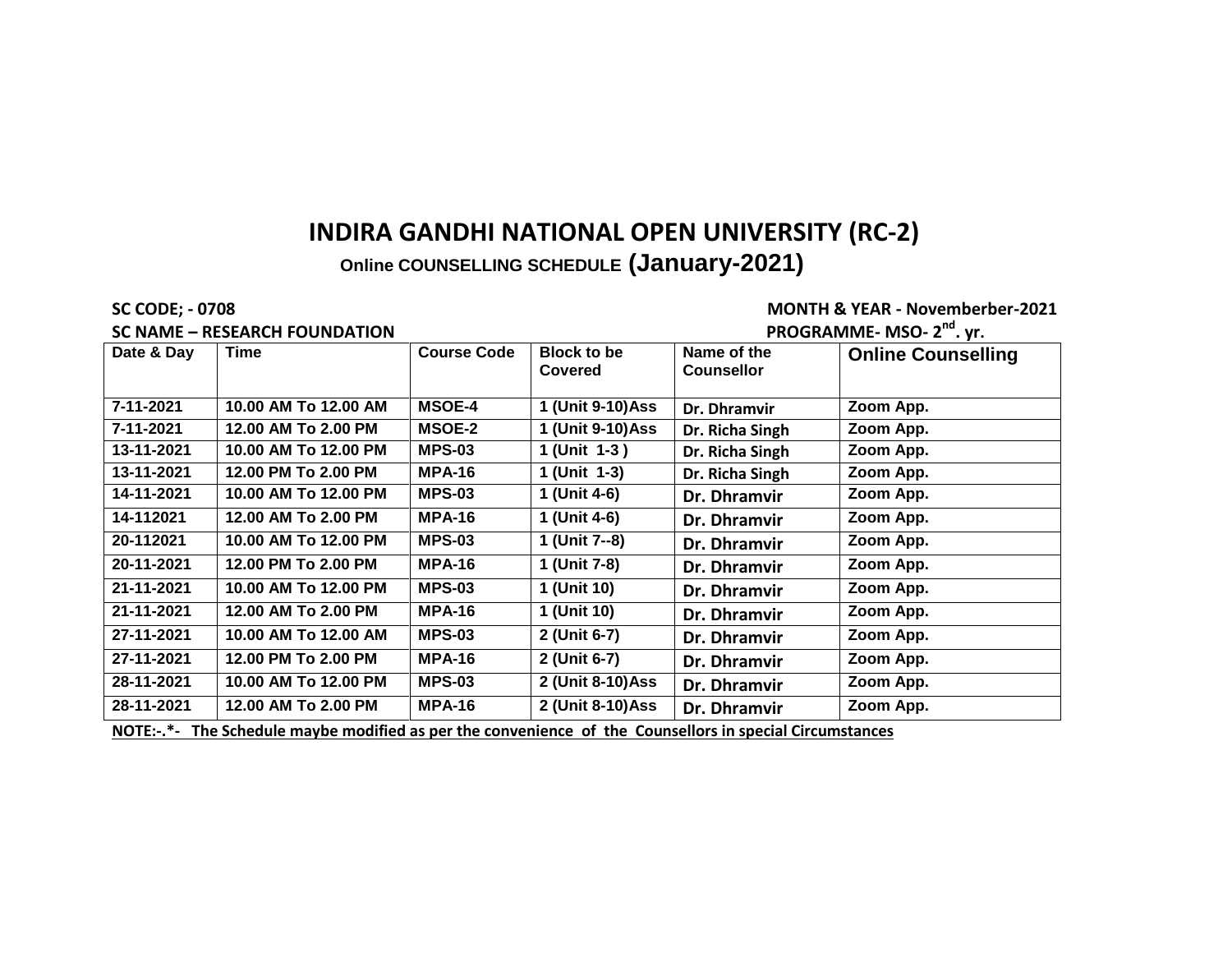### **Online COUNSELLING SCHEDULE (January -2021)**

**SC CODE; - 0708 MONTH & YEAR- August-2021 SC NAME – RESEARCH FOUNDATION** 

PROGRAMME- MHD- 2<sup>nd</sup> Yr. yr.

| Date & Day     | <b>Time</b>        | <b>Course Code</b> | <b>Block to be</b><br>Covered | Name of the<br><b>Counsellor</b> | <b>Online Counselling</b> |
|----------------|--------------------|--------------------|-------------------------------|----------------------------------|---------------------------|
| 21-8-2021      | 1.30 PM To 3.30 PM | MHD-1              |                               | Dr. A.K.Singh                    | Zoom App.                 |
| 21-8-2021      | 3.30 PM To 5.30 PM | MHD-5              |                               | Dr. Mamta                        | Zoom App.                 |
| 28-8-2021      | 1.30 PM To 3.30 PM | MHD-1              | $\overline{2}$                | Dr. A.K.Singh                    | Zoom App.                 |
| 28-8-2021      | 3.30 PM To 5.30 PM | MHD-5              | $\overline{2}$                | Dr. Mamta                        | Zoom App.                 |
| $2 - 8 - 2021$ | 1.30 PM To 3.30 PM | MHD-1              | 3                             | Dr. A.K.Singh                    | Zoom App.                 |
| 29-8-2021      | 3.30 PM To 5.30 PM | MHD-5              | 3                             | Dr. Mamta                        | Zoom App.                 |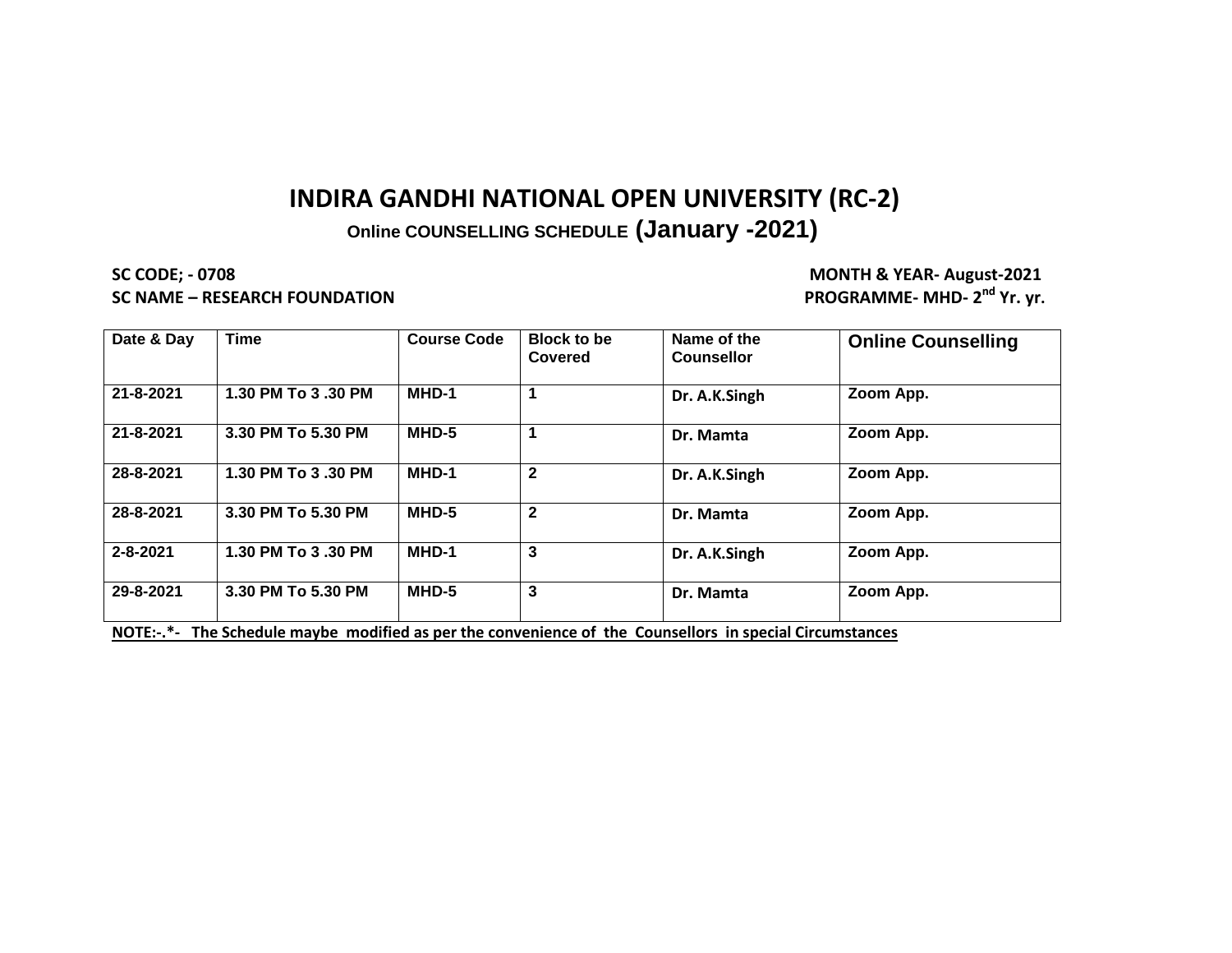**SC CODE; - 0708 MONTH & YEAR- October-2021**

|            | <b>SC NAME - RESEARCH FOUNDATION</b>                                                                          |                    | PROGRAMME- MHD 2 <sup>nd</sup> . yr. |                                  |                           |
|------------|---------------------------------------------------------------------------------------------------------------|--------------------|--------------------------------------|----------------------------------|---------------------------|
| Date & Day | Time                                                                                                          | <b>Course Code</b> | <b>Block to be</b><br>Covered        | Name of the<br><b>Counsellor</b> | <b>Online Counselling</b> |
| 3-10-2021  | 1.30 PM To 3.30 PM                                                                                            | MHD-1              | 4                                    | Dr. A.K.Singh                    | Zoom App.                 |
| 3-10-2021  | 3.30 PM To 5.30 PM                                                                                            | MHD-5              | 4                                    | Dr. Mamta                        | Zoom App.                 |
| 9-10-2021  | 1.30 PM To 3.30 PM                                                                                            | MHD-1              | 5 (Ass)                              | Dr. A.K.Singh                    | Zoom App.                 |
| 9-10-2021  | 3.30 PM To 5.30 PM                                                                                            | MHD-5              | 5                                    | Dr. Mamta                        | Zoom App.                 |
| 10-10-2021 | 1.30 PM To 3.30 PM                                                                                            | MHD-7              | 1                                    | Dr. A.K.Singh                    | Zoom App.                 |
| 10-10-2021 | 3.30 PM To 5.30 PM                                                                                            | MHD-5              | 6                                    | Dr. Mamta                        | Zoom App.                 |
| 16-10-2021 | 1.30 PM To 3.30 PM                                                                                            | MHD-7              | $\overline{\mathbf{2}}$              | Dr. A.K.Singh                    | Zoom App.                 |
| 16-10-2021 | 3.30 PM To 5.30 PM                                                                                            | MHD-5              | $\overline{7}$                       | Dr. Mamta                        | Zoom App.                 |
| 17-10-2021 | 1.30 PM To 3.30 PM                                                                                            | MHD-7              | 3                                    | Dr. A.K.Singh                    | Zoom App.                 |
| 17-10-2021 | 3.30 PM To 5.30 PM                                                                                            | MHD-5              | 8                                    | Dr. Mamta                        | Zoom App.                 |
| 23-10-2021 | 1.30 PM To 3.30 PM                                                                                            | MHD-7              | 4                                    | Dr. A.K.Singh                    | Zoom App.                 |
| 23-10-2021 | 3.30 PM To 5.30 PM                                                                                            | MHD-5              | 9                                    | Dr. Mamta                        | Zoom App.                 |
| 24-10-2021 | 1.30 PM To 3.30 PM                                                                                            | MHD-7              | 5<br>Ass)                            | Dr. A.K.Singh                    | Zoom App.                 |
| 24-10-2021 | 3.30 PM To 5.30 PM                                                                                            | MHD-5              | 10 (Ass)                             | Dr. Mamta                        | Zoom App.                 |
| 30-10-2021 | 1.30 PM To 3.30 PM                                                                                            | MHD-9              | 1                                    | Dr. Mamta                        | Zoom App.                 |
| 30-10-2021 | 3.30 PM To 5.30 PM                                                                                            | <b>MHD-10</b>      | 1                                    | Dr. Mamta                        | Zoom App.                 |
| 30-10-2021 | 1.30 PM To 3.30 PM                                                                                            | <b>MHD-13</b>      | 1                                    | Dr. A.K.Singh                    | Zoom App.                 |
| 30-10-2021 | 3.30 PM To 5.30 PM                                                                                            | <b>MHD-14</b>      | 1                                    | Dr. A.K.Singh                    | Zoom App.                 |
| 31-10-2021 | 1.30 PM To 3.30 PM                                                                                            | MHD-9              | 2                                    | Dr. Mamta                        | Zoom App.                 |
| 31-10-2021 | 3.30 PM To 5.30 PM                                                                                            | <b>MHD-10</b>      | $\mathbf{2}$                         | Dr. Mamta                        | Zoom App.                 |
| 31-10-2021 | 1.30 PM To 3.30 PM                                                                                            | <b>MHD-13</b>      | $\overline{\mathbf{2}}$              | Dr. A.K.Singh                    | Zoom App.                 |
| 31-10-2021 | 3.30 PM To 5.30 PM                                                                                            | <b>MHD-14</b>      | $\mathbf{2}$                         | Dr. A.K.Singh                    | Zoom App.                 |
|            | $MOTE_1$ , $*$ The Schodule maybe modified as nor the convenience of the Counsellors in special Circumstances |                    |                                      |                                  |                           |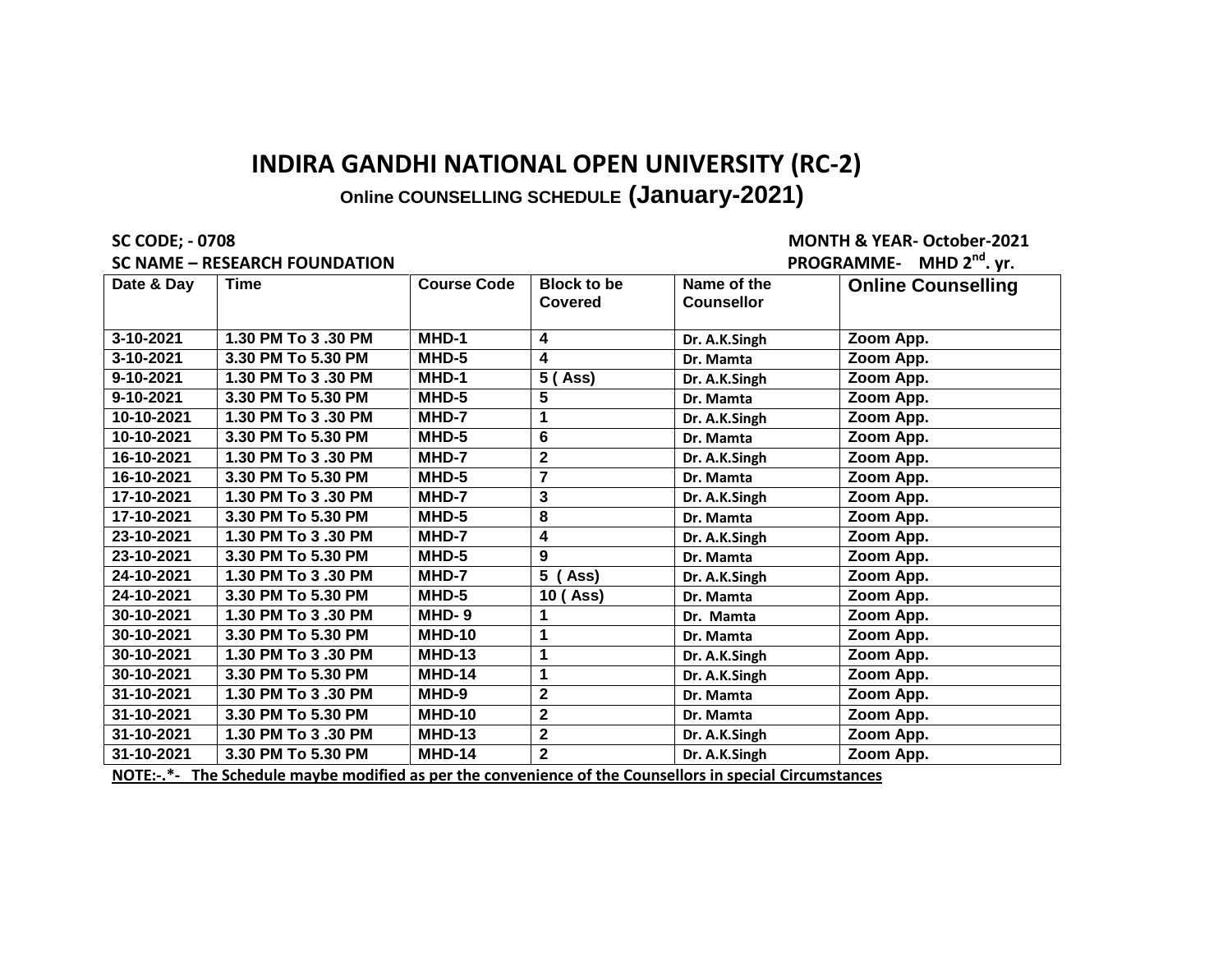#### **SC NAME - RESEARCH FOUNDATION**

SC CODE; - **0708 MONTH & YEAR - Novemberber-2021 DROCRAMME.** MHD. 2<sup>nd</sup> yr.

|                  | 3C IVAIVIE – NESEANCH FOOIVDATION                                                                                |                    | <b>FRUGRAMINIE IVINU'</b> 4 · YI. |                   |                           |
|------------------|------------------------------------------------------------------------------------------------------------------|--------------------|-----------------------------------|-------------------|---------------------------|
| Date & Day       | <b>Time</b>                                                                                                      | <b>Course Code</b> | <b>Block to be</b>                | Name of the       | <b>Online Counselling</b> |
|                  |                                                                                                                  |                    | <b>Covered</b>                    | <b>Counsellor</b> |                           |
|                  |                                                                                                                  |                    |                                   |                   |                           |
| 7-11-2021        | 1.30 PM To 3.30 PM                                                                                               | MHD-9              | 3                                 | Dr. Mamta         | Zoom App.                 |
| $7 - 11 - 2021$  | 3.30 PM To 5.30 PM                                                                                               | <b>MHD-10</b>      | 3                                 | Dr. Mamta         | Zoom App.                 |
| 7-11-2021        | 1.30 PM To 3.30 PM                                                                                               | <b>MHD-13</b>      | $\overline{\mathbf{3}}$           | Dr. A.K.Singh     | Zoom App.                 |
| 7-11-2021        | 3.30 PM To 5.30 PM                                                                                               | <b>MHD-14</b>      | 3                                 | Dr. A.K.Singh     | Zoom App.                 |
| 13-11-2021       | 1.30 PM To 3.30 PM                                                                                               | MHD-9              | 4                                 | Dr. Mamta         | Zoom App.                 |
| 13-11-2021       | 3.30 PM To 5.30 PM                                                                                               | <b>MHD-10</b>      | 4                                 | Dr. Mamta         | Zoom App.                 |
| 13-11-2021       | 1.30 PM To 3.30 PM                                                                                               | <b>MHD-13</b>      | 4                                 | Dr. A.K.Singh     | Zoom App.                 |
| 13-11-2021       | 3.30 PM To 5.30 PM                                                                                               | <b>MHD-14</b>      | 4                                 | Dr. A.K.Singh     | Zoom App.                 |
| 14-11-2021       | 1.30 PM To 3.30 PM                                                                                               | $MHD-9$            | 5 (Ass)                           | Dr. Mamta         | Zoom App.                 |
| 14-112021        | 3.30 PM To 5.30 PM                                                                                               | <b>MHD-10</b>      | 5 (Ass)                           | Dr. Mamta         | Zoom App.                 |
| 14-11-2021       | 1.30 PM To 3.30 PM                                                                                               | <b>MHD-13</b>      | 5 (Ass)                           | Dr. A.K.Singh     | Zoom App.                 |
| 14-112021        | 3.30 PM To 5.30 PM                                                                                               | <b>MHD-14</b>      | 5 (Ass)                           | Dr. A.K.Singh     | Zoom App.                 |
| 20-112021        | 1.30 PM To 3.30 PM                                                                                               | <b>MHD-11</b>      | 1                                 | Dr. Mamta         | Zoom App.                 |
| 20-11-2021       | 3.30 PM To 5.30 PM                                                                                               | <b>MHD-12</b>      | 1                                 | Dr. Mamta         | Zoom App.                 |
| 20-112021        | 1.30 PM To 3.30 PM                                                                                               | <b>MHD-15</b>      | 1                                 | Dr. A.K.Singh     | Zoom App.                 |
| 20-11-2021       | 3.30 PM To 5.30 PM                                                                                               | <b>MHD-16</b>      | 1                                 | Dr. A.K.Singh     | Zoom App.                 |
| 21-11-2021       | 1.30 PM To 3.30 PM                                                                                               | <b>MHD-11</b>      | $\mathbf{2}$                      | Dr. Mamta         | Zoom App.                 |
| $21 - 11 - 2021$ | 3.30 PM To 5.30 PM                                                                                               | <b>MHD-12</b>      | $\mathbf{2}$                      | Dr. Mamta         | Zoom App.                 |
| 21-11-2021       | 1.30 PM To 3.30 PM                                                                                               | <b>MHD-15</b>      | $\mathbf{2}$                      | Dr. A.K.Singh     | Zoom App.                 |
| 21-11-2021       | 3.30 PM To 5.30 PM                                                                                               | <b>MHD-16</b>      | $\mathbf{2}$                      | Dr. A.K.Singh     | Zoom App.                 |
| 27-11-2021       | 1.30 PM To 3.30 PM                                                                                               | <b>MHD-11</b>      | 3                                 | Dr. Mamta         | Zoom App.                 |
| 27-11-2021       | 3.30 PM To 5.30 PM                                                                                               | <b>MHD-12</b>      | 3                                 | Dr. Mamta         | Zoom App.                 |
| 27-11-2021       | 1.30 PM To 3.30 PM                                                                                               | <b>MHD-15</b>      | 3                                 | Dr. A.K.Singh     | Zoom App.                 |
| 27-11-2021       | 3.30 PM To 5.30 PM                                                                                               | <b>MHD-16</b>      | 3                                 | Dr. A.K.Singh     | Zoom App.                 |
| 28-11-2021       | 1.30 PM To 3.30 PM                                                                                               | <b>MHD-11</b>      | $\overline{4}$ -5 (Ass)           | Dr. Mamta         | Zoom App.                 |
| 28-11-2021       | 3.30 PM To 5.30 PM                                                                                               | <b>MHD-12</b>      | 4-5 (Ass)                         | Dr. Mamta         | Zoom App.                 |
| 28-11-2021       | 1.30 PM To 3.30 PM                                                                                               | <b>MHD-15</b>      | $\overline{4-5}$ (Ass)            | Dr. A.K.Singh     | Zoom App.                 |
| 28-11-2021       | 3.30 PM To 5.30 PM                                                                                               | <b>MHD-16</b>      | $4-5$ (Ass)                       | Dr. A.K.Singh     | Zoom App.                 |
|                  | $M$ OTE $\cdot$ * The Schodule maybe modified as nor the convenience of the Counsellers in special Circumstances |                    |                                   |                   |                           |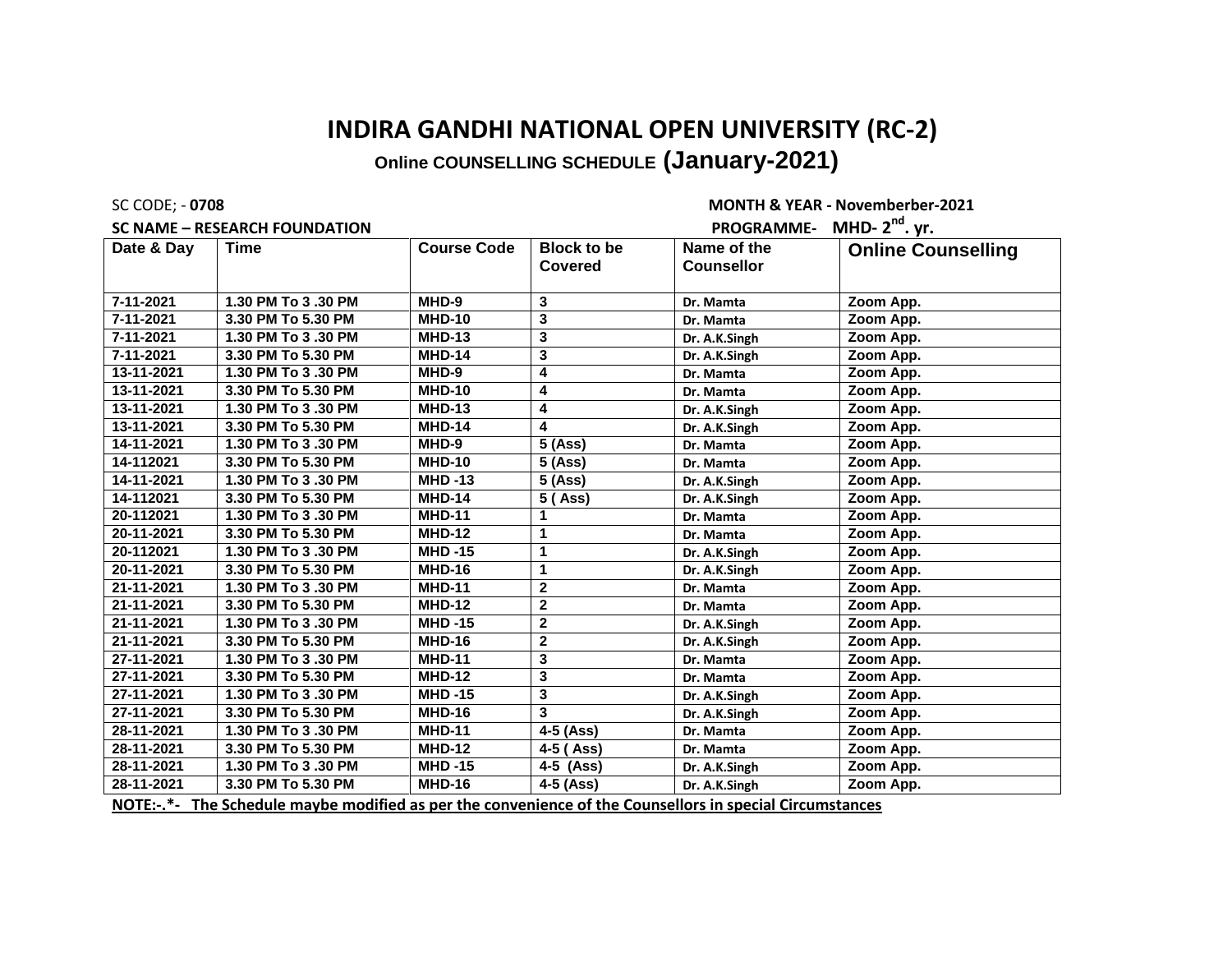**SC CODE; - 0708 MONTH & YEAR- September - 2021**

|            | <b>SC NAME - RESEARCH FOUNDATION</b> |                    | PROGRAMME- PGDRD/ MARD 2 <sup>nd</sup> Yr. |                                  |                              |
|------------|--------------------------------------|--------------------|--------------------------------------------|----------------------------------|------------------------------|
| Date & Day | Time                                 | <b>Course Code</b> | <b>Block to be</b><br>Covered              | Name of the<br><b>Counsellor</b> | Online<br><b>Counselling</b> |
| 4-9-2021   | 1.00 PM To 3.00 PM                   | <b>MRDE-101</b>    | 1 -2 (Unit -1-2)                           | Dr. Dhramvir                     | Zoom App.                    |
| 4-9-2021   | 3.00 PM To 5.00 PM                   | MRDE-02            | 1-2 (Unit 1-2)                             | Dr. Dhramvir                     | Zoom App.                    |
| 5-9-2021   | 1.00 PM To 3.00 PM                   | <b>MRDE-101</b>    | 3-4 (Unit 1-2)                             | Dr. Dhramvir                     | Zoom App.                    |
| 5-9-2021   | 3.00 PM To 5.00 PM                   | MRDE-02            | 1-2 (Unit 3-4)                             | Dr. Dhramvir                     | Zoom App.                    |
| 11-9-2021  | 1.00 PM To 3.00 PM                   | <b>MRDE-101</b>    | 3-4 (Unit 3-4)                             | Dr. Dhramvir                     | Zoom App.                    |
| 11-9-2021  | 3.00 PM To 5.00 PM                   | MRDE-02            | 1-2 (Unit 5)                               | Dr. Dhramvir                     | Zoom App.                    |
| 12-9-2021  | 1.00 PM To 3.00 PM                   | <b>MRDE-101</b>    | 3-4 (Unit 5)                               | Dr. Dhramvir                     | Zoom App                     |
| 12-9-2021  | 3.00 PM To 5.00 PM                   | MRDE-02            | 1-2 (Unit 6)                               | Dr. Dhramvir                     | Zoom App.                    |
| 18-9-2021  | 1.00 PM To 3.00 PM                   | <b>MRDE-101</b>    | 3-4 (Unit -6)ASS                           | Dr. Dhramvir                     | Zoom App.                    |
| 18-9-2021  | 3.00 PM To 5.00 PM                   | MRDE-02            | 3-4 (Unit 1-2)                             | Dr. Dhramvir                     | Zoom App.                    |
| 19-9-2021  | 1.00 PM To 3.00 PM                   | <b>MRDE-101</b>    | 1-2 (Unit 1-2)                             | Dr. Dhramvir                     | Zoom App.                    |
| 19-9-2021  | 3.00 PM To 5.00 PM                   | MRDE-02            | 3-4 (Unit 3-4)                             | Dr. Dhramvir                     | Zoom App.                    |
| 25-9-2021  | 1.00 PM To 3.00 PM                   | <b>MRDE-101</b>    | 1-2 (Unit 3-4)                             | Dr. Dhramvir                     | Zoom App.                    |
| 25-9-2021  | 3.00 PM To 5.00 PM                   | MRDE-02            | 3-4 (Unit 5)                               | Dr. Dhramvir                     | Zoom App.                    |
| 26-9-2021  | 1.00 PM To 3.00 PM                   | <b>MRDE-101</b>    | 1-2 (Unit 5-)                              | Dr. Dhramvir                     | Zoom App.                    |
| 26-9-2021  | 3.00 PM To 5.00 PM                   | MRDE-02            | 3-4 (Unit -6)ASS                           | Dr. Dhramvir                     | Zoom App.                    |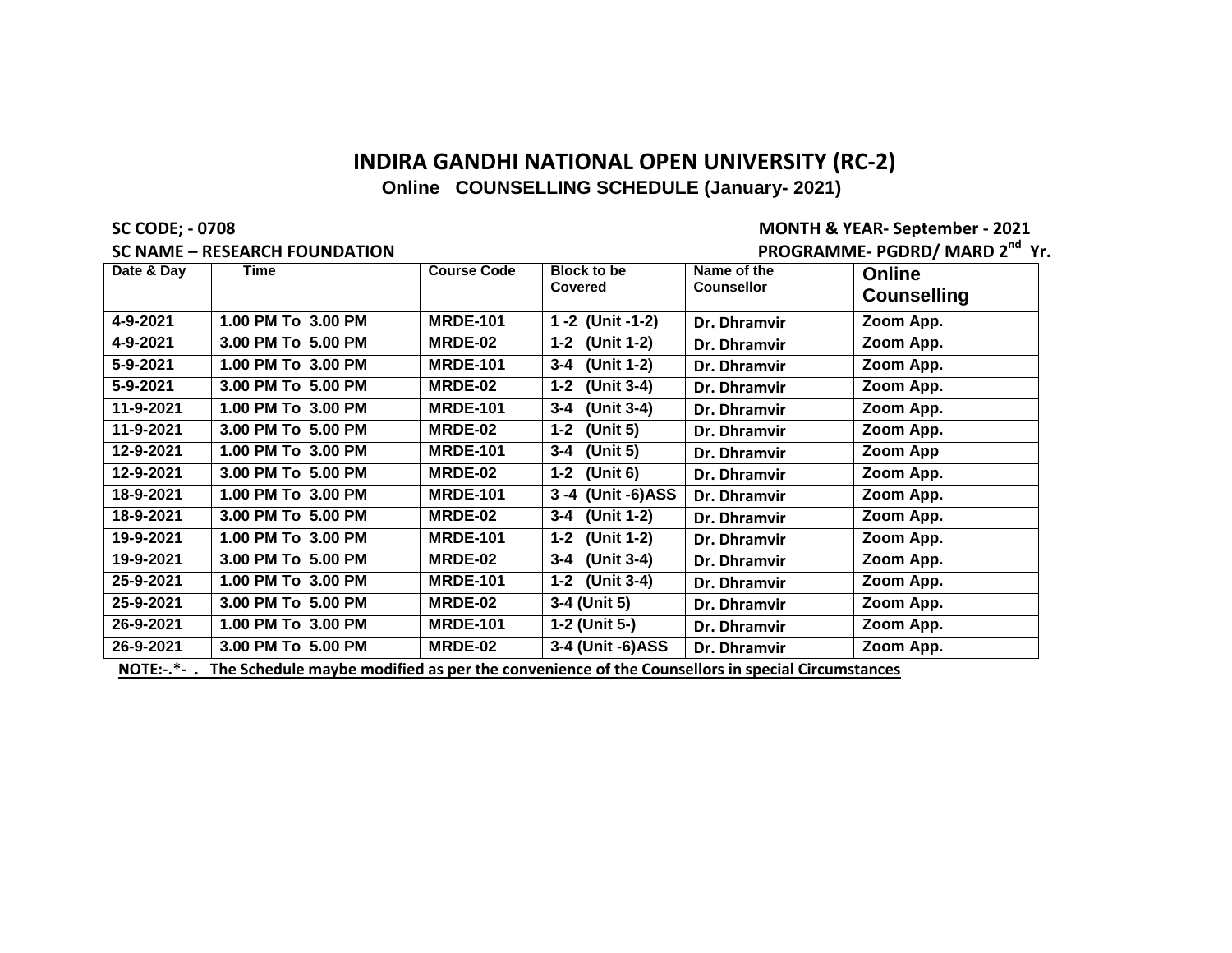**SC NAME – RESEARCH FOUNDATION PROGRAMME- PGDRD/ MARD -2 nd Yr.**

**SC CODE; - 0708 MONTH & YEAR- October - 2021**

|            | _____________________________                                                                            |                    |                                      |                                  | $\sim$                              |
|------------|----------------------------------------------------------------------------------------------------------|--------------------|--------------------------------------|----------------------------------|-------------------------------------|
| Date & Day | <b>Time</b>                                                                                              | <b>Course Code</b> | <b>Block to be</b><br><b>Covered</b> | Name of the<br><b>Counsellor</b> | <b>Online</b><br><b>Counselling</b> |
| 3-10-2021  | 1.00 PM To 3.00 PM                                                                                       | MRDE-03            | 1 -2 (Unit -1-2)                     | Dr. Dhramvir                     | Zoom App.                           |
| 3-10-2021  | 3.00 PM To 5.00 PM                                                                                       | MRDE-04            | 1-2 (Unit 1-2)                       | Dr. Dhramvir                     | Zoom App.                           |
| 9-10-2021  | 1.00 PM To 3.00 PM                                                                                       | MRDE-03            | 3-4 (Unit 1-2)                       | Dr. Dhramvir                     | Zoom App.                           |
| 9-10-2021  | 3.00 PM To 5.00 PM                                                                                       | MRDE-04            | 1-2 (Unit 3-4)                       | Dr. Dhramvir                     | Zoom App.                           |
| 10-10-2021 | 1.00 PM To 3.00 PM                                                                                       | MRDE-03            | 3-4 (Unit 3-4)                       | Dr. Dhramvir                     | Zoom App.                           |
| 10-10-2021 | 3.00 PM To 5.00 PM                                                                                       | MRDE-04            | 1-2 (Unit 5)                         | Dr. Dhramvir                     | Zoom App.                           |
| 16-10-2021 | 1.00 PM To 3.00 PM                                                                                       | MRDE-03            | $3-4$ (Unit 5)                       | Dr. Dhramvir                     | Zoom App                            |
| 16-10-2021 | 3.00 PM To 5.00 PM                                                                                       | MRDE-04            | 1-2 (Unit 6)                         | Dr. Dhramvir                     | Zoom App.                           |
| 17-10-2021 | 1.00 PM To 3.00 PM                                                                                       | MRDE-03            | 3-4 (Unit -6)ASS                     | Dr. Dhramvir                     | Zoom App.                           |
| 17-10-2021 | 3.00 PM To 5.00 PM                                                                                       | MRDE-04            | 3-4 (Unit 1-2)                       | Dr. Dhramvir                     | Zoom App.                           |
| 23-10-2021 | 1.00 PM To 3.00 PM                                                                                       | MRDE-03            | 1-2 (Unit 1-2)                       | Dr. Dhramvir                     | Zoom App.                           |
| 23-10-2021 | 3.00 PM To 5.00 PM                                                                                       | MRDE-04            | 3-4 (Unit 3-4)                       | Dr. Dhramvir                     | Zoom App.                           |
| 24-10-2021 | 1.00 PM To 3.00 PM                                                                                       | MRDE-03            | 1-2 (Unit 3-4)                       | Dr. Dhramvir                     | Zoom App.                           |
| 24-10-2021 | 3.00 PM To 5.00 PM                                                                                       | MRDE-04            | 3-4 (Unit 5)                         | Dr. Dhramvir                     | Zoom App.                           |
| 30-10-2021 | 1.00 PM To 3.00 PM                                                                                       | MRDE-03            | 1-2 (Unit 5-)                        | Dr. Dhramvir                     | Zoom App.                           |
| 30-10-2021 | 3.00 PM To 5.00 PM                                                                                       | MRDE-04            | 3-4 (Unit -6)ASS                     | Dr. Dhramvir                     | Zoom App.                           |
| 31-10-2021 | 1.00 PM To 3.00 PM                                                                                       | RDD-6              | 1 -2 (Unit -1-2)                     | Dr. Dhramvir                     | Zoom App.                           |
| 31-10-2021 | 3.00 PM To 5.00 PM                                                                                       | RDD-7              | 1-2 (Unit 1-2)                       | Dr. Dhramvir                     | Zoom App.                           |
|            | NOTE:-.*- The Schedule maybe modified as per the convenience of the Counsellors in special Circumstances |                    |                                      |                                  |                                     |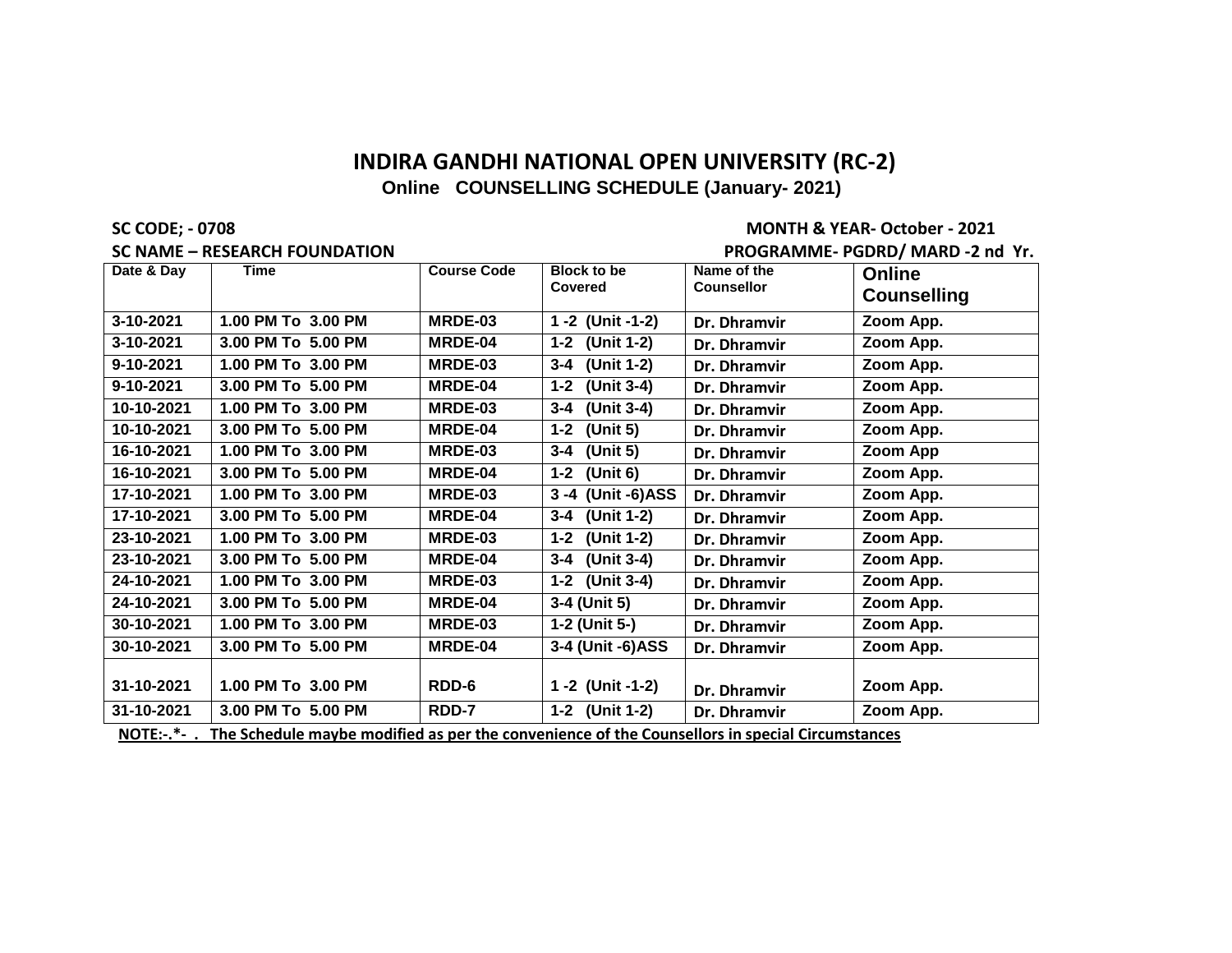#### **SC CODE; - 0708 MONTH & YEAR- November - 2021**

|            | <b>SC NAME - RESEARCH FOUNDATION</b>                                                                |                    | PROGRAMME- PGDRD/ MARD -2 nd Yr.     |                                  |                              |
|------------|-----------------------------------------------------------------------------------------------------|--------------------|--------------------------------------|----------------------------------|------------------------------|
| Date & Day | Time                                                                                                | <b>Course Code</b> | <b>Block to be</b><br><b>Covered</b> | Name of the<br><b>Counsellor</b> | Online<br><b>Counselling</b> |
| 7-11-2021  | 1.00 PM To 3.00 PM                                                                                  | RDD-6              | 3-4 (Unit 1-2)                       | Dr. Dhramvir                     | Zoom App.                    |
| 7-11-2021  | 3.00 PM To 5.00 PM                                                                                  | <b>RDD-7</b>       | 3-2 (Unit 3-4)                       | Dr. Dhramvir                     | Zoom App.                    |
| 13-11-2021 | 1.00 PM To 3.00 PM                                                                                  | RDD-6              | 3-4 (Unit 3-4)                       | Dr. Dhramvir                     | Zoom App.                    |
| 13-11-2021 | 3.00 PM To 5.00 PM                                                                                  | <b>RDD-7</b>       | 1-2 (Unit 5)                         | Dr. Dhramvir                     | Zoom App.                    |
| 14-11-2021 | 1.00 PM To 3.00 PM                                                                                  | RDD-6              | 3-4 (Unit 5)                         | Dr. Dhramvir                     | Zoom App.                    |
| 14-112021  | 3.00 PM To 5.00 PM                                                                                  | RDD-7              | 1-2 (Unit 6)                         | Dr. Dhramvir                     | Zoom App.                    |
| 20-112021  | 1.00 PM To 3.00 PM                                                                                  | RDD-6              | 3 -4 (Unit -6)ASS                    | Dr. Dhramvir                     | Zoom App                     |
| 20-11-2021 | 3.00 PM To 5.00 PM                                                                                  | RDD-7              | 3-4 (Unit 1-2)                       | Dr. Dhramvir                     | Zoom App.                    |
| 21-11-2021 | 1.00 PM To 3.00 PM                                                                                  | RDD-6              | 1-2 (Unit 1-2)                       | Dr. Dhramvir                     | Zoom App.                    |
| 21-11-2021 | 3.00 PM To 5.00 PM                                                                                  | RDD-7              | 3-4 (Unit 3-4)                       | Dr. Dhramvir                     | Zoom App.                    |
| 27-11-2021 | 1.00 PM To 3.00 PM                                                                                  | RDD-6              | 1-2 (Unit 3-4)                       | Dr. Dhramvir                     | Zoom App.                    |
| 27-11-2021 | 3.00 PM To 5.00 PM                                                                                  | RDD-7              | 3-4 (Unit 5)                         | Dr. Dhramvir                     | Zoom App.                    |
| 28-11-2021 | 1.00 PM To 3.00 PM                                                                                  | RDD-6              | 3-4 (Unit 5-)                        | Dr. Dhramvir                     | Zoom App.                    |
| 28-11-2021 | 3.00 PM To 5.00 PM                                                                                  | RDD-7              | 3-4 (Unit -6)ASS                     | Dr. Dhramvir                     | Zoom App.                    |
| $M = 2$    | The Celebrated member of all the leadership commutered of the Commonlight in consider Charmonic and |                    |                                      |                                  |                              |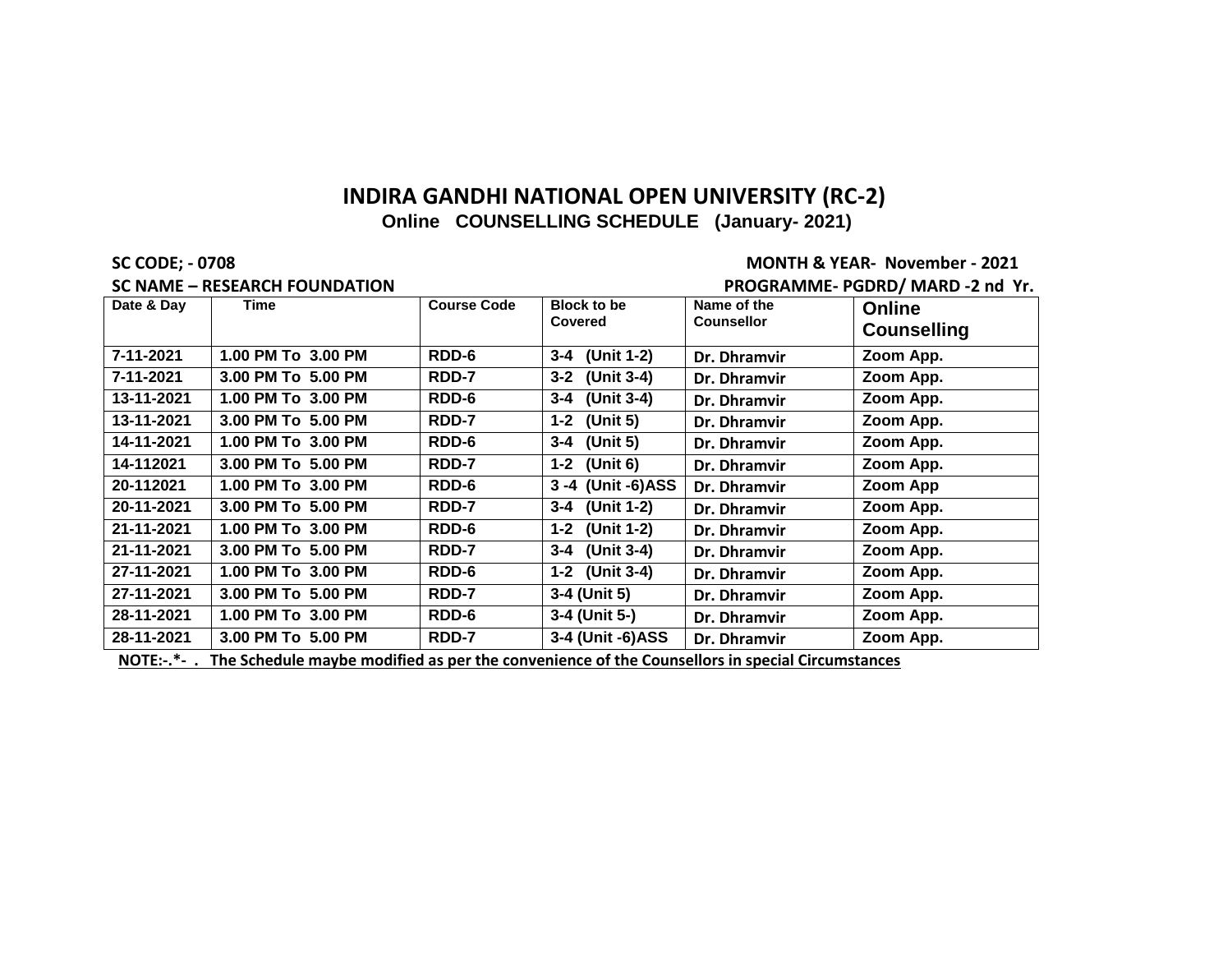**PROGRAMME- . - BA 3rd . t**

 **SC. CODE; - 0708 MONTH & YEAR - October- 2021**

| PROGRAMME-. - BA 3 <sup>rd</sup> . <sup>t</sup> yr                                                       |                      |                    |                               | SC NAME – RESEARCH FOUNDATION    |                           |  |
|----------------------------------------------------------------------------------------------------------|----------------------|--------------------|-------------------------------|----------------------------------|---------------------------|--|
| Date & Day                                                                                               | Time                 | <b>Course Code</b> | <b>Block to be</b><br>Covered | Name of the<br><b>Counsellor</b> | <b>Online Counselling</b> |  |
| 3-10-2021                                                                                                | 9.00. AM To1 1.00 AM | <b>BHDE-107</b>    | (Unit 1)                      | Dr. Mamta                        | Zoom App.                 |  |
| 9-10-2021                                                                                                | 9.00. AM To1 1.00 AM | <b>BHDE-107</b>    | (Unit 2)                      | Dr. Mamta                        | Zoom App.                 |  |
| 10-10-2021                                                                                               | 9.00. AM To1 1.00 AM | <b>BHDE-107</b>    | (Unit 3)                      | Dr. Mamta                        | Zoom App.                 |  |
| 16-10-2021                                                                                               | 9.00. AM To1 1.00 AM | <b>BHDE-107</b>    | (Unit -4)                     | Dr. Mamta                        | Zoom App.                 |  |
| 17-10-2021                                                                                               | 9.00. AM To1 1.00 AM | <b>BHDE-107</b>    | (Unit -5)                     | Dr. Mamta                        | Zoom App.                 |  |
| 23-10-2021                                                                                               | 9.00. AM To1 1.00 AM | <b>BHDE-107</b>    | (Unit -6)                     | Dr. Mamta                        | Zoom App.                 |  |
| 24-10-2021                                                                                               | 9.00. AM To1 1.00 AM | <b>BHDE-107</b>    | (Unit -7)                     | Dr. Mamta                        | Zoom App.                 |  |
| 30-10-2021                                                                                               | 9.00. AM To1 1.00 AM | <b>BHDE-107</b>    | (Unit -8) Ass                 | Dr. Mamta                        | Zoom App.                 |  |
| NOTE:-.*- The Schedule maybe modified as per the convenience of the Counsellors in special Circumstances |                      |                    |                               |                                  |                           |  |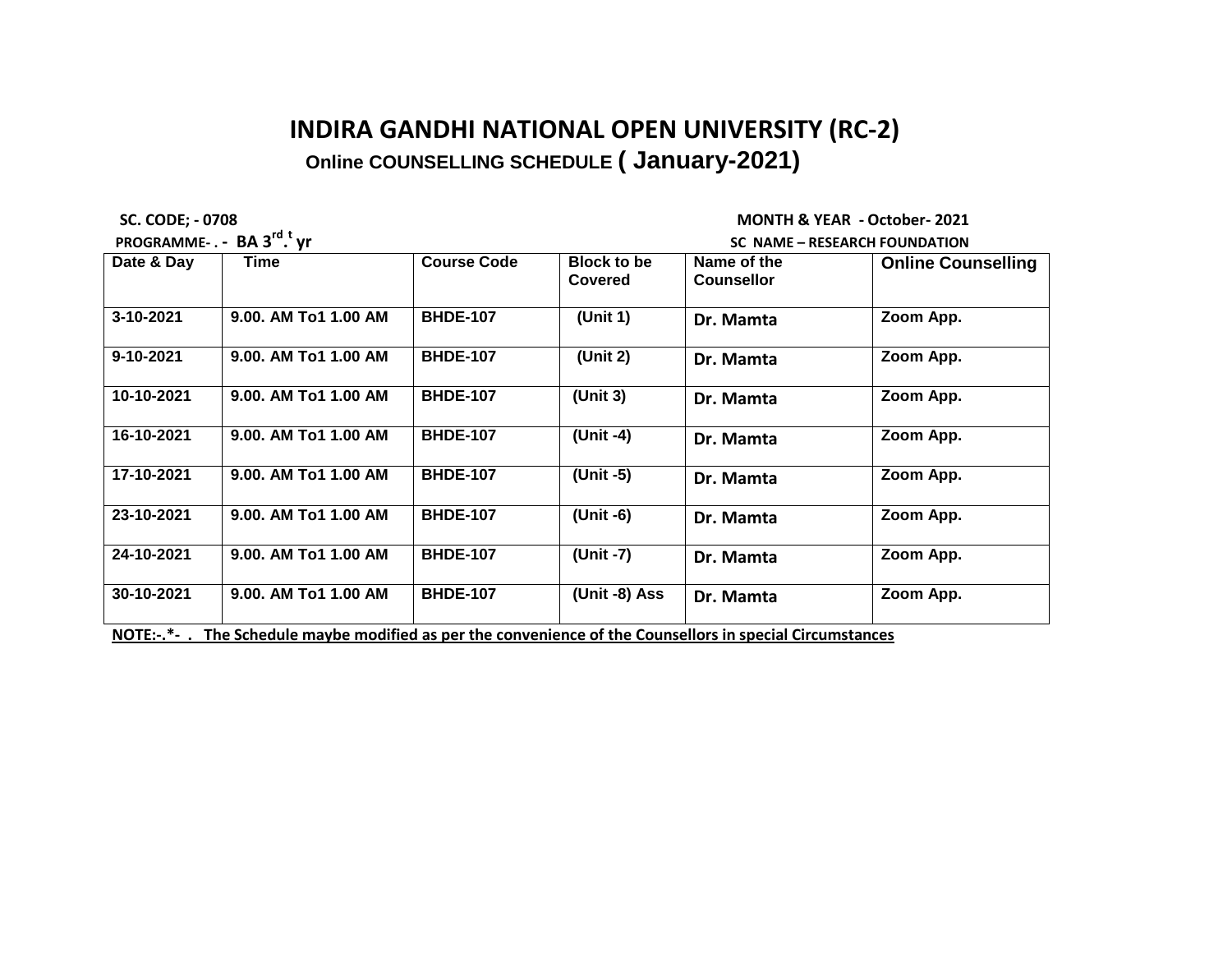**PROGRAMME- . - BA 3rd . t**

#### **SC. CODE; - 0708 MONTH & YEAR - October- 2021**

#### **yr SC NAME – RESEARCH FOUNDATION**

| Date & Day | Time                                                                                                     | <b>Course Code</b> | <b>Block to be</b><br><b>Covered</b> | Name of the<br><b>Counsellor</b> | <b>Online Counselling</b> |
|------------|----------------------------------------------------------------------------------------------------------|--------------------|--------------------------------------|----------------------------------|---------------------------|
| 3-10-2021  | 11.00. AM To 1.00 PM                                                                                     | EHI-5              | (Unit 1)                             | Dr. Rachna Grover                | Zoom App.                 |
| 9-10-2021  | 11.00. AM To 1.00 PM                                                                                     | <b>EHI-5</b>       | (Unit 2)                             | Dr. Rachna Grover                | Zoom App.                 |
| 10-10-2021 | 11.00. AM To 1.00 PM                                                                                     | <b>EHI-5</b>       | (Unit $3$ )                          | Dr. Rachna Grover                | Zoom App.                 |
| 16-10-2021 | 11.00. AM To 1.00 PM                                                                                     | <b>EHI-5</b>       | (Unit -4)                            | Dr. Rachna Grover                | Zoom App.                 |
| 17-10-2021 | 11.00. AM To 1.00 PM                                                                                     | <b>EHI-5</b>       | (Unit -5)                            | Dr. Rachna Grover                | Zoom App.                 |
| 23-10-2021 | 11.00. AM To 1.00 PM                                                                                     | <b>EHI-5</b>       | (Unit -6)                            | Dr. Rachna Grover                | Zoom App.                 |
| 24-10-2021 | 11.00. AM To 1.00 PM                                                                                     | <b>EHI-5</b>       | (Unit -7)                            | Dr. Rachna Grover                | Zoom App.                 |
| 30-10-2021 | 11.00. AM To 1.00 PM                                                                                     | <b>EHI-5</b>       | (Unit -8) Ass                        | Dr. Rachna Grover                | Zoom App.                 |
|            | NOTE:-.*- The Schedule maybe modified as per the convenience of the Counsellors in special Circumstances |                    |                                      |                                  |                           |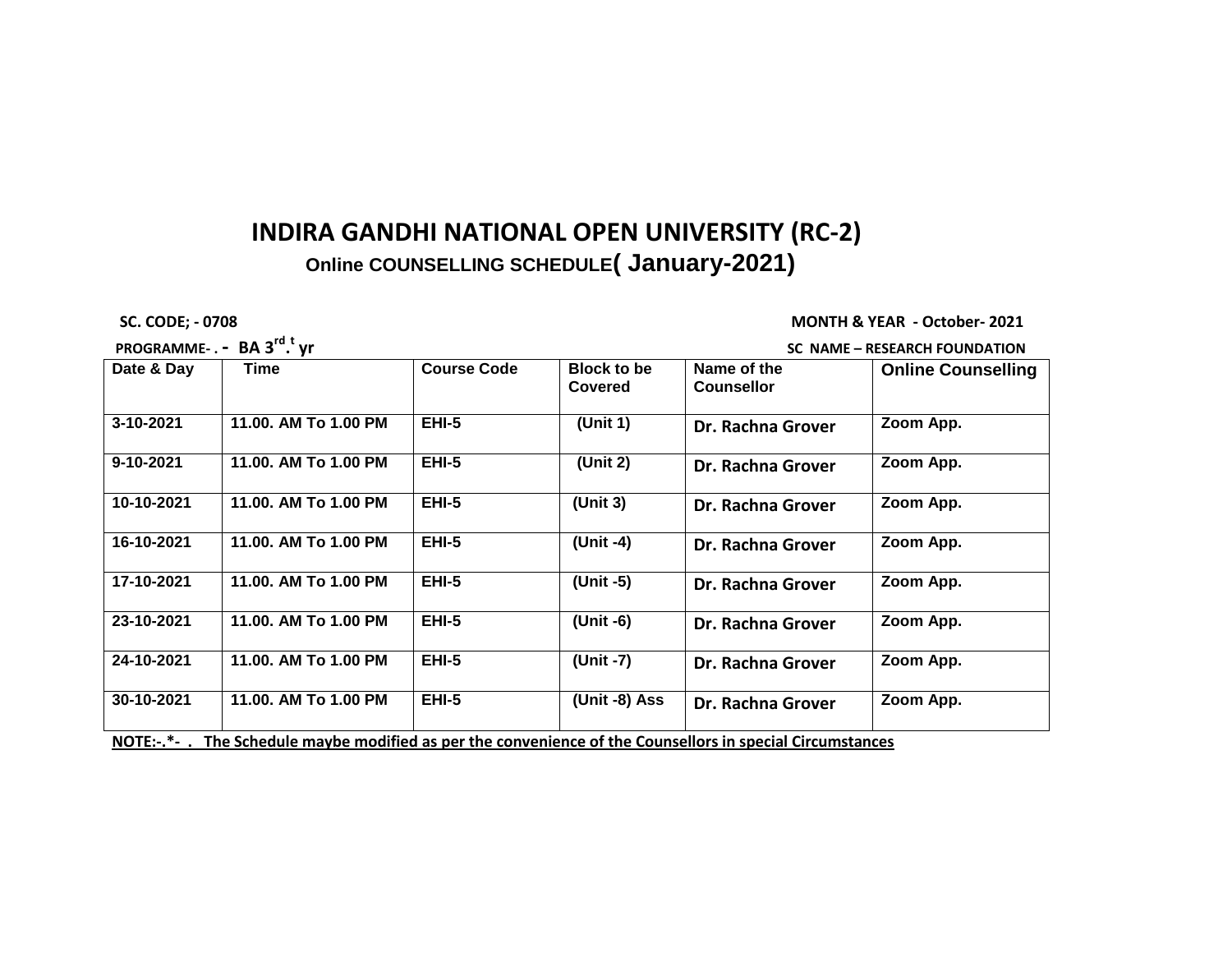**SC NAME – RESEARCH FOUNDATION** 

#### **SC CODE; - 0708 MONTH & YEAR- October - 2021 PROGRAMME- BA-3<sup>rd</sup> Yr.**

| Date & Day             | <b>Time</b>                                                                                                          | <b>Course Code</b> | <b>Block to be</b><br><b>Covered</b> | Name of the<br><b>Counsellor</b> | <b>Online</b><br><b>Counselling</b> |
|------------------------|----------------------------------------------------------------------------------------------------------------------|--------------------|--------------------------------------|----------------------------------|-------------------------------------|
| 9-10-2021              | 1.00 PM To 3.00 PM                                                                                                   | <b>ESO-15</b>      |                                      | Sh. Sandarbh Singh               | Zoom App.                           |
| 9-10-2021              | 3.00 PM To 5.00 PM                                                                                                   | <b>ESO-16</b>      | 1                                    | Sh. Sandarbh Singh               | Zoom App.                           |
| 10-10-2021             | 1.00 PM To 3.00 PM                                                                                                   | <b>ESO-15</b>      | $\mathbf{2}$                         | Sh. Sandarbh Singh               | Zoom App.                           |
| 10-10-2021             | 3.00 PM To 5.00 PM                                                                                                   | <b>ESO-16</b>      | $\mathbf{2}$                         | Sh. Sandarbh Singh               | Zoom App.                           |
| 16-10-2021             | 1.00 PM To 3.00 PM                                                                                                   | <b>ESO-15</b>      | 3                                    | Sh. Sandarbh Singh               | Zoom App                            |
| 16-10-2021             | 3.00 PM To 5.00 PM                                                                                                   | <b>ESO-16</b>      | 3                                    | Sh. Sandarbh Singh               | Zoom App.                           |
| 17-10-2021             | 1.00 PM To 3.00 PM                                                                                                   | <b>ESO-15</b>      | 4                                    | Sh. Sandarbh Singh               | Zoom App.                           |
| 17-10-2021             | 3.00 PM To 5.00 PM                                                                                                   | <b>ESO-16</b>      | 4                                    | Sh. Sandarbh Singh               | Zoom App.                           |
| 23-10-2021             | 1.00 PM To 3.00 PM                                                                                                   | <b>ESO-15</b>      | 5                                    | Sh. Sandarbh Singh               | Zoom App.                           |
| 23-10-2021             | 3.00 PM To 5.00 PM                                                                                                   | <b>ESO-16</b>      | 5                                    | Sh. Sandarbh Singh               | Zoom App.                           |
| 24-10-2021             | 1.00 PM To 3.00 PM                                                                                                   | <b>ESO-15</b>      | 6                                    | Sh. Sandarbh Singh               | Zoom App.                           |
| 24-10-2021             | 3.00 PM To 5.00 PM                                                                                                   | <b>ESO-16</b>      | 6                                    | Sh. Sandarbh Singh               | Zoom App.                           |
| 30-10-2021             | 1.00 PM To 3.00 PM                                                                                                   | <b>ESO-15</b>      | $\overline{7}$                       | Sh. Sandarbh Singh               | Zoom App.                           |
| 30-10-2021             | 3.00 PM To 5.00 PM                                                                                                   | <b>ESO-16</b>      | $\overline{7}$                       | Sh. Sandarbh Singh               | Zoom App.                           |
| 31-10-2021             | 1.00 PM To 3.00 PM                                                                                                   | <b>ESO-15</b>      | 8 (Ass)                              | Sh. Sandarbh Singh               | Zoom App.                           |
| 31-10-2021<br>**^TE. * | 3.00 PM To 5.00 PM<br>The Celeral de marrier markling as member commutered of the Commelland in medici Cincometerate | <b>ESO-16</b>      | 8 (Ass)                              | Sh. Sandarbh Singh               | Zoom App.                           |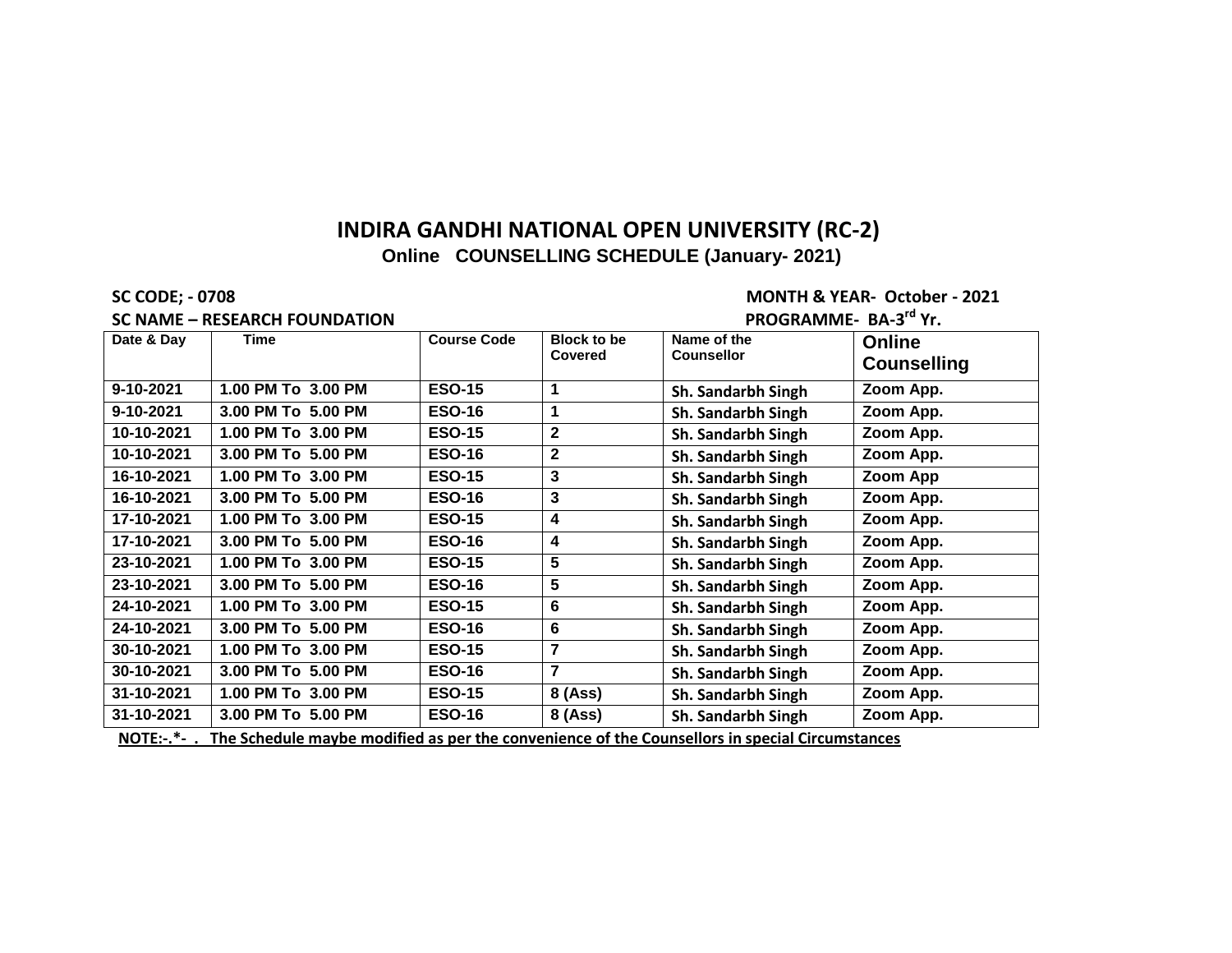**SC NAME – RESEARCH FOUNDATION** 

**SC CODE; - 0708 MONTH & YEAR- November- 2021 rd . Yr.**

| Date & Day | <b>Time</b>        | <b>Course Code</b> | <b>Block to be</b><br>Covered | Name of the<br><b>Counsellor</b> | <b>Online</b><br><b>Counselling</b> |
|------------|--------------------|--------------------|-------------------------------|----------------------------------|-------------------------------------|
| 7-11-2021  | 1.00 PM To 3.00 PM | $ACC-1*$           | $1 - 2$                       | <b>Ms. Komal Pathak</b>          | Zoom App.                           |
| 7-11-2021  | 3.00 PM To 5.00 PM | $ANC-1*$           | $1 - 2$                       | <b>Ms. Komal Pathak</b>          | Zoom App.                           |
| 13-11-2021 | 1.00 PM To 3.00 PM | $ACC-1*$           | $3 - 4$                       | <b>Ms. Komal Pathak</b>          | Zoom App.                           |
| 13-11-2021 | 3.00 PM To 5.00 PM | $ANC-1*$           | $3 - 4$                       | <b>Ms. Komal Pathak</b>          | Zoom App.                           |
| 14-11-2021 | 1.00 PM To 3.00 PM | $ACC-1*$           | $5-6$                         | <b>Ms. Komal Pathak</b>          | Zoom App                            |
| 14-112021  | 3.00 PM To 5.00 PM | $ANC-1*$           | $5-6$                         | <b>Ms. Komal Pathak</b>          | Zoom App.                           |
| 20-112021  | 1.00 PM To 3.00 PM | $ACC-1*$           | $7 - 8$                       | <b>Ms. Komal Pathak</b>          | Zoom App.                           |
| 20-11-2021 | 3.00 PM To 5.00 PM | <b>ANC-1*</b>      | $7 - 8$                       | <b>Ms. Komal Pathak</b>          | Zoom App.                           |
| 21-11-2021 | 1.00 PM To 3.00 PM | $ACC-1*$           | $9-10$ (Ass)                  | <b>Ms. Komal Pathak</b>          | Zoom App.                           |
| 21-11-2021 | 3.00 PM To 5.00 PM | <b>ANC-1*</b>      | $9-10$ (Ass)                  | <b>Ms. Komal Pathak</b>          | Zoom App.                           |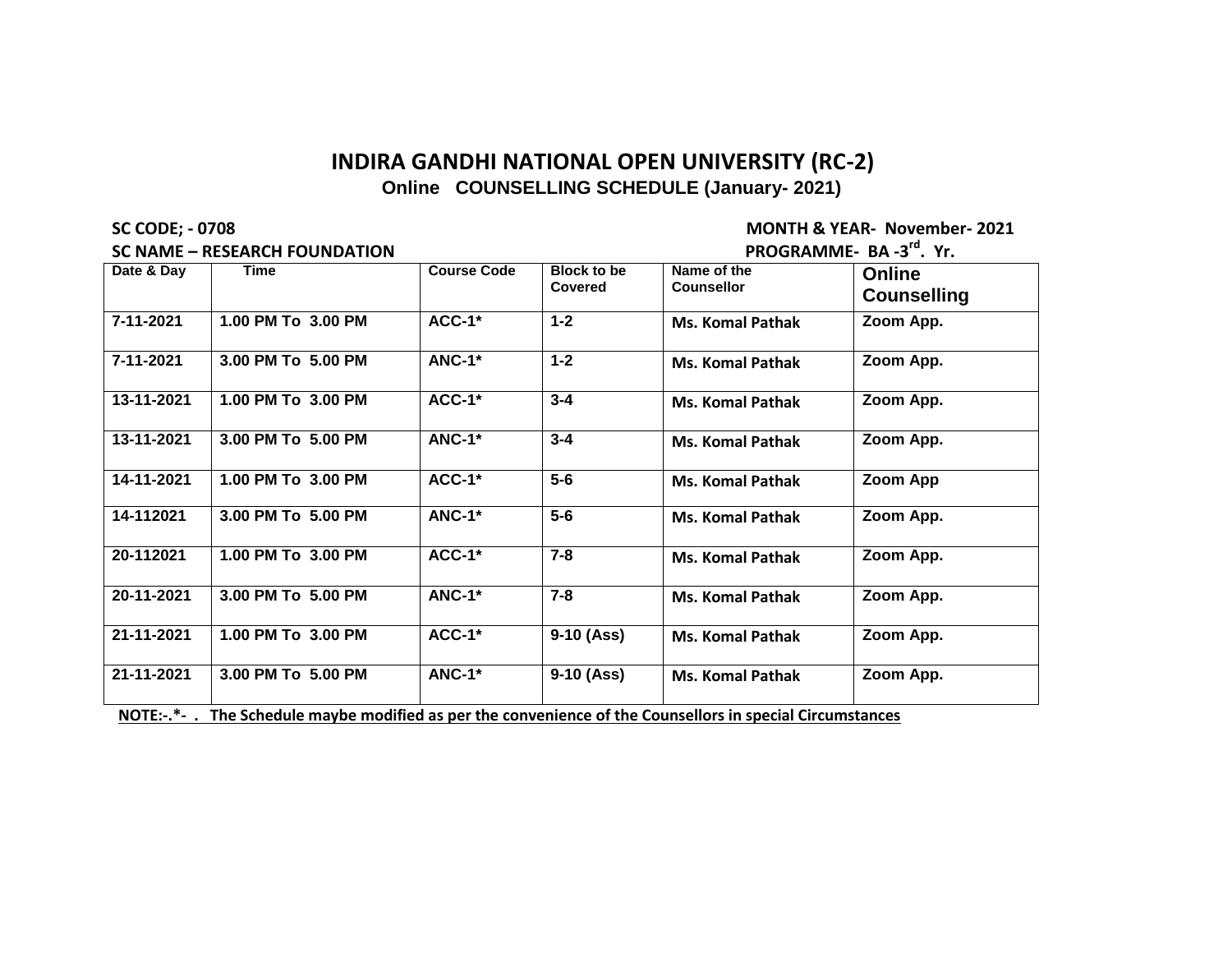**SC NAME – RESEARCH FOUNDATION PROGRAMME- DCE.**

**SC CODE; - 0708 MONTH & YEAR- October - 2021**

| Date & Day | Time               | <b>Course Code</b> | Block to be<br>Covered | Name of the<br><b>Counsellor</b> | <b>Online</b><br><b>Counselling</b> |
|------------|--------------------|--------------------|------------------------|----------------------------------|-------------------------------------|
| 24-10-2021 | 1.00 PM To 3.00 PM | DCE-1              |                        | Dr. S.S.Shashi                   | Zoom App.                           |
| 24-10-2021 | 3.00 PM To 5.00 PM | DCE-2              |                        | Dr. S.S.Shashi                   | Zoom App.                           |
| 30-10-2021 | 1.00 PM To 3.00 PM | DCE-1              | $\mathbf{2}$           | Dr. S.S.Shashi                   | Zoom App.                           |
| 30-10-2021 | 3.00 PM To 5.00 PM | DCE-2              | $\mathbf{2}$           | Dr. S.S.Shashi                   | Zoom App.                           |
| 31-10-2021 | 1.00 PM To 3.00 PM | DCE-1              | 3                      | Dr. S.S.Shashi                   | Zoom App.                           |
| 31-10-2021 | 3.00 PM To 5.00 PM | DCE-2              | 3                      | Dr. S.S.Shashi                   | Zoom App.                           |

**NOTE:-.\*- . The Schedule maybe modified as per the convenience**